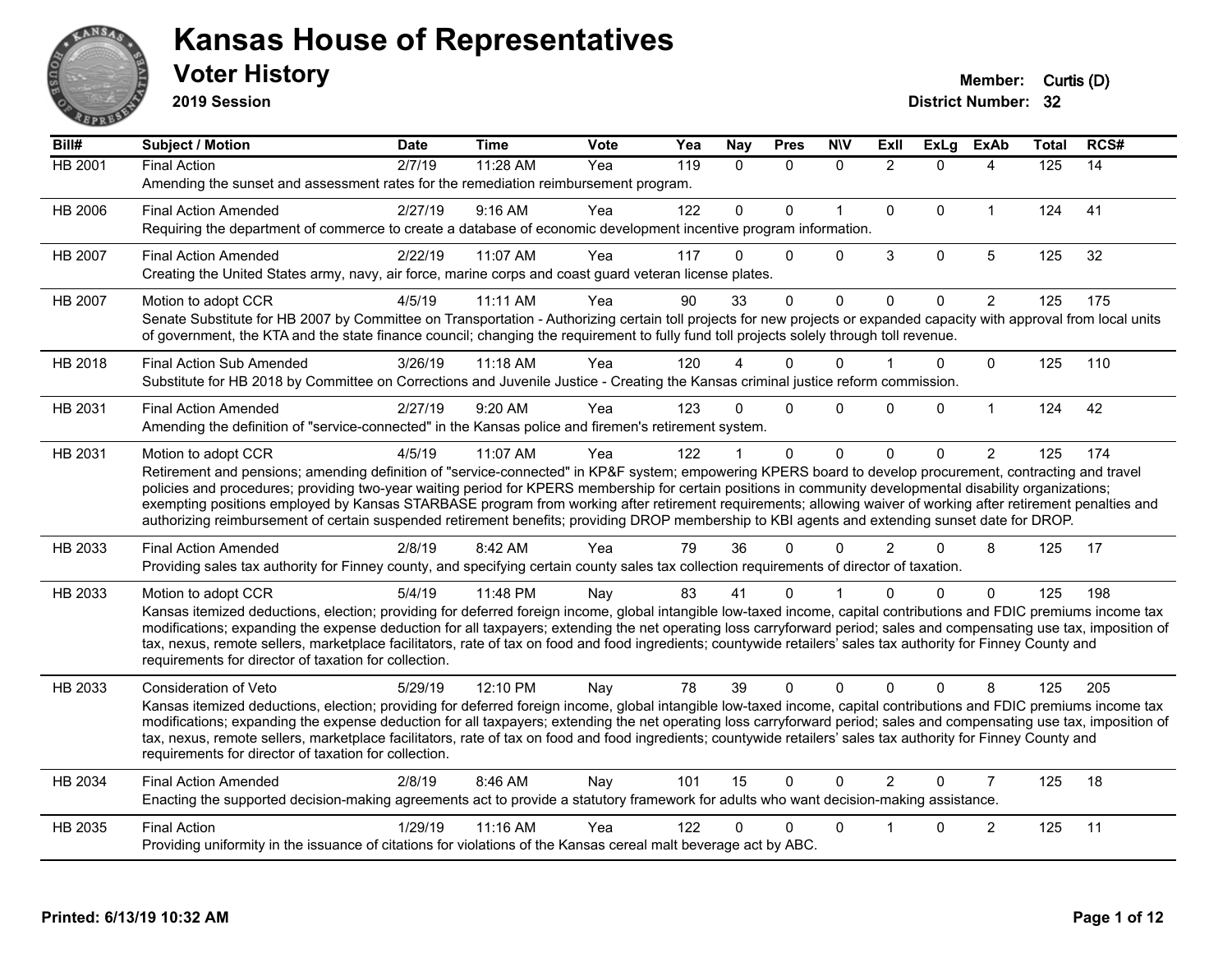

**2019 Session**

**Voter History Member:** Curtis (D)

| Bill#   | Subject / Motion                                                                                                                                                 | <b>Date</b> | <b>Time</b> | <b>Vote</b> | Yea              | <b>Nay</b>     | <b>Pres</b>  | <b>NIV</b>   | ExII           | ExLg         | <b>ExAb</b>    | <b>Total</b> | RCS# |
|---------|------------------------------------------------------------------------------------------------------------------------------------------------------------------|-------------|-------------|-------------|------------------|----------------|--------------|--------------|----------------|--------------|----------------|--------------|------|
| HB 2035 | Motion to Concur                                                                                                                                                 | 3/26/19     | 12:29 PM    | Yea         | $\overline{122}$ | $\overline{2}$ | $\mathbf{0}$ | $\mathbf{0}$ | $\overline{1}$ | $\Omega$     | $\mathbf{0}$   | 125          | 142  |
|         | Providing uniformity in the issuance of citations for violations of the Kansas cereal malt beverage act by ABC.                                                  |             |             |             |                  |                |              |              |                |              |                |              |      |
| HB 2038 | <b>Final Action</b>                                                                                                                                              | 2/7/19      | 11:29 AM    | Yea         | 114              | 5              | 0            | $\mathbf{0}$ | $\overline{2}$ | $\Omega$     | 4              | 125          | 15   |
|         | Revoking spousal inheritance rights upon divorce.                                                                                                                |             |             |             |                  |                |              |              |                |              |                |              |      |
| HB 2038 | Mot to Concur in Conference                                                                                                                                      | 4/5/19      | 5:17 PM     | Yea         | 120              | $\mathbf 0$    | $\pmb{0}$    | $\mathbf 0$  | $\mathbf 0$    | 0            | $\sqrt{5}$     | 125          | 187  |
|         | Revoking spousal inheritance rights upon divorce.                                                                                                                |             |             |             |                  |                |              |              |                |              |                |              |      |
| HB 2039 | <b>Final Action Amended</b>                                                                                                                                      | 2/7/19      | 11:30 AM    | Yea         | 119              | $\mathbf{0}$   | $\mathbf{0}$ | $\mathbf 0$  | $\overline{2}$ | $\Omega$     | $\overline{4}$ | 125          | 16   |
|         | Extending recognition of tribal court judgments pursuant to supreme court rules.                                                                                 |             |             |             |                  |                |              |              |                |              |                |              |      |
| HB 2039 | Motion to adopt CCR                                                                                                                                              | 4/5/19      | 3:00 PM     | Yea         | 121              | $\Omega$       | $\mathbf 0$  | $\mathbf 0$  | $\Omega$       | $\Omega$     | $\overline{4}$ | 125          | 181  |
|         | Updating laws concerning limited liability companies; exempting animal shelters from registration requirements as charitable organizations.                      |             |             |             |                  |                |              |              |                |              |                |              |      |
| HB 2041 | <b>Final Action</b>                                                                                                                                              | 3/21/19     | 11:50 AM    | Yea         | 94               | 29             | $\Omega$     | $\Omega$     | $\Omega$       | 1            | $\mathbf{1}$   | 125          | 99   |
|         | Prohibiting certain unfair or deceptive acts or practices under a life insurance policy for a living organ donor.                                                |             |             |             |                  |                |              |              |                |              |                |              |      |
| HB 2044 | <b>Final Action</b>                                                                                                                                              | 2/6/19      | 11:18 AM    | Yea         | 115              |                | $\Omega$     | $\mathbf{0}$ | 5              | 1            | 3              | 125          | 12   |
|         | Income tax credit for taxpayer purchases of certain goods and services from qualified vendors providing employment for blind or disabled individuals.            |             |             |             |                  |                |              |              |                |              |                |              |      |
| HB 2048 | <b>Emergency Final Action Amended</b>                                                                                                                            | 2/27/19     | 11:59 AM    | Yea         | 122              | $\overline{2}$ | $\mathbf{0}$ | $\Omega$     | $\Omega$       | $\Omega$     | $\mathbf{0}$   | 124          | 67   |
|         | Clarifying the definition of comparable offense under the Kansas criminal code.                                                                                  |             |             |             |                  |                |              |              |                |              |                |              |      |
| HB 2054 | <b>Final Action Amended</b>                                                                                                                                      | 3/26/19     | 11:20 AM    | Yea         | 101              | 23             | $\mathbf 0$  | $\mathbf 0$  | $\mathbf{1}$   | $\mathbf 0$  | $\mathbf 0$    | 125          | 111  |
|         | Providing for fully-insured association health plans.                                                                                                            |             |             |             |                  |                |              |              |                |              |                |              |      |
| HB 2063 | <b>Final Action</b>                                                                                                                                              | 2/6/19      | 11:20 AM    | Yea         | 102              | 14             | $\mathbf 0$  | $\mathbf 0$  | 5              | $\mathbf{1}$ | $\mathbf{3}$   | 125          | 13   |
|         | Relating to the applicability of conditions for operating recreational trails.                                                                                   |             |             |             |                  |                |              |              |                |              |                |              |      |
| HB 2066 | <b>Final Action Amended</b>                                                                                                                                      | 3/21/19     | 12:10 PM    | Yea         | 69               | 54             | $\mathbf{0}$ | $\mathbf{0}$ | $\mathbf{0}$   | $\mathbf{1}$ | $\mathbf{1}$   | 125          | 100  |
|         | Expanding medicaid eligibility by enacting the KanCare bridge to a healthy Kansas program.                                                                       |             |             |             |                  |                |              |              |                |              |                |              |      |
| HB 2070 | <b>Final Action</b>                                                                                                                                              | 2/20/19     | $11:20$ AM  | Yea         | 121              | $\mathbf{0}$   | $\Omega$     | $\Omega$     | $\overline{2}$ | $\Omega$     | $\overline{2}$ | 125          | 22   |
|         | Designating a portion of United States highway 75 as the John Armstrong memorial highway.                                                                        |             |             |             |                  |                |              |              |                |              |                |              |      |
| HB 2070 | Motion to Concur                                                                                                                                                 | 4/4/19      | 10:48 AM    | Yea         | 122              | 0              | $\mathbf 0$  | $\mathbf 0$  |                | 0            | $\overline{c}$ | 125          | 162  |
|         | Designating a portion of United States highway 75 as the John Armstrong memorial highway and a bridge on United States highway 77 as the SGT Kevin A. Gilbertson |             |             |             |                  |                |              |              |                |              |                |              |      |
|         | memorial bridge.                                                                                                                                                 |             |             |             |                  |                |              |              |                |              |                |              |      |
| HB 2082 | <b>Final Action Amended</b>                                                                                                                                      | 3/21/19     | 12:11 PM    | Yea         | 122              | $\mathbf{1}$   | $\mathbf 0$  | $\mathbf 0$  | $\mathbf{0}$   | $\mathbf 1$  | $\mathbf{1}$   | 125          | 101  |
|         | Allowing pharmacists to administer drugs pursuant to a prescription order.                                                                                       |             |             |             |                  |                |              |              |                |              |                |              |      |
| HB 2084 | <b>Final Action Amended</b>                                                                                                                                      | 2/27/19     | 9:23 AM     | Yea         | 94               | 29             | $\mathbf 0$  | $\mathbf 0$  | 0              | 0            | 1              | 124          | 43   |
|         | Amending the Kansas 911 act.                                                                                                                                     |             |             |             |                  |                |              |              |                |              |                |              |      |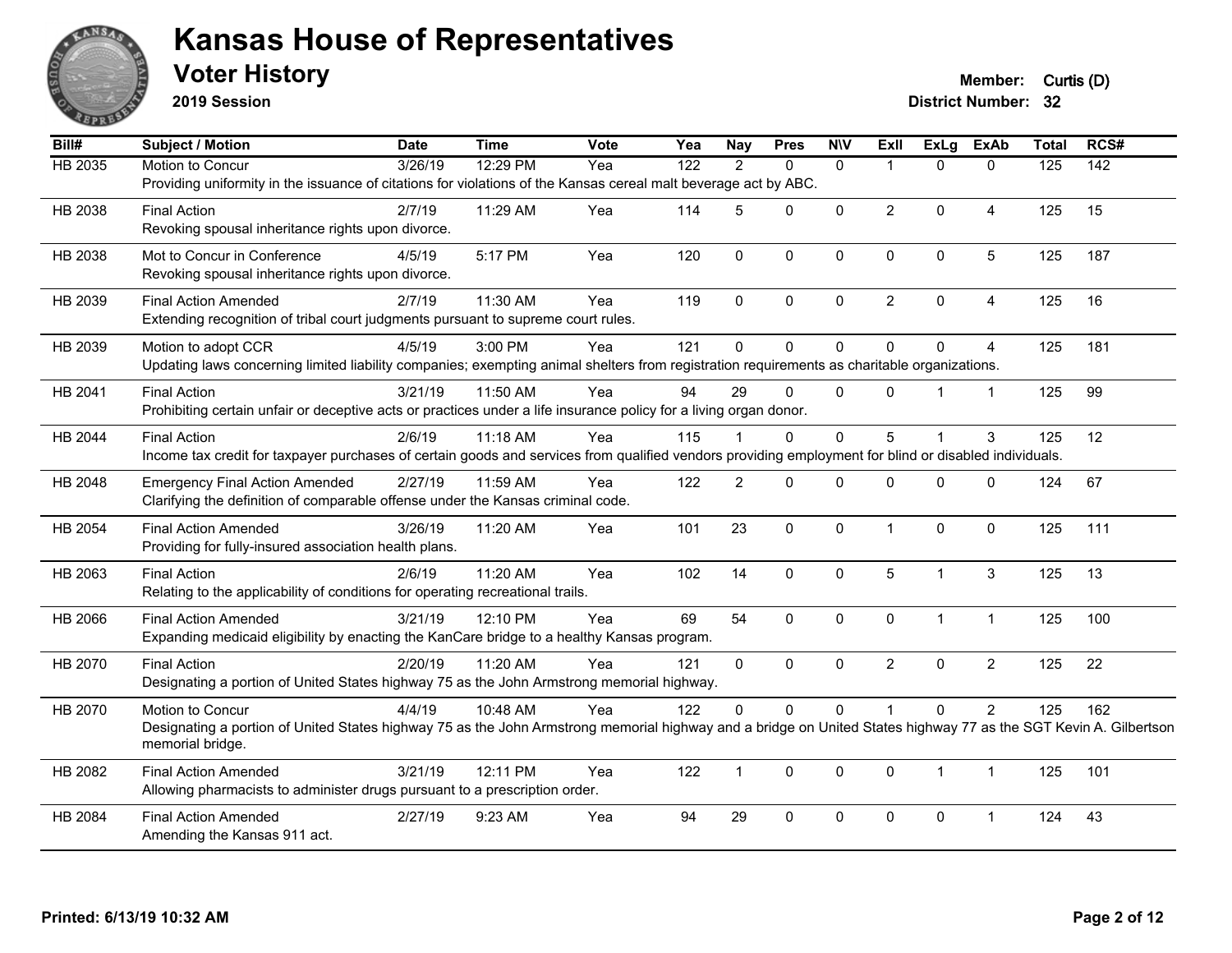

**2019 Session**

| Bill#   | Subject / Motion                                                                                                                                                                                  | <b>Date</b> | Time     | <b>Vote</b> | Yea | <b>Nay</b>     | <b>Pres</b>  | <b>NIV</b>   | <b>ExII</b>          | <b>ExLg</b>  | <b>ExAb</b>    | <b>Total</b> | RCS# |
|---------|---------------------------------------------------------------------------------------------------------------------------------------------------------------------------------------------------|-------------|----------|-------------|-----|----------------|--------------|--------------|----------------------|--------------|----------------|--------------|------|
| HB 2084 | Motion to Concur<br>Amending the Kansas 911 act.                                                                                                                                                  | 4/4/19      | 10:57 AM | Yea         | 87  | 35             | $\Omega$     | $\mathbf{0}$ | $\overline{1}$       | $\Omega$     | $\overline{2}$ | 125          | 163  |
|         |                                                                                                                                                                                                   |             |          |             |     |                |              |              |                      |              |                |              |      |
| HB 2085 | <b>Final Action Amended</b>                                                                                                                                                                       | 2/22/19     | 11:08 AM | Yea         | 117 | $\Omega$       | $\Omega$     | $\mathbf{0}$ | 3                    | $\Omega$     | 5              | 125          | 33   |
|         | Concerning requirements for the reinstatement of a forfeited benefit unit of a rural water district.                                                                                              |             |          |             |     |                |              |              |                      |              |                |              |      |
| HB 2085 | Mot to Concur in Conference                                                                                                                                                                       | 4/4/19      | 10:59 AM | Yea         | 122 | $\mathbf{0}$   | $\Omega$     | $\mathbf 0$  | $\mathbf{1}$         | $\Omega$     | $\overline{2}$ | 125          | 164  |
|         | Extending the repayment period for municipal loans for public water supply projects and clarifying the reinstatement requirements for rural water district forfeited<br>benefit units.            |             |          |             |     |                |              |              |                      |              |                |              |      |
| HB 2087 | <b>Final Action Amended</b>                                                                                                                                                                       | 2/21/19     | 11:20 AM | Yea         | 116 | $\mathbf{1}$   | $\Omega$     | $\pmb{0}$    | 4                    | $\mathbf{1}$ | 3              | 125          | 26   |
|         | Allowing certain light screening material on motor vehicle windows.                                                                                                                               |             |          |             |     |                |              |              |                      |              |                |              |      |
| HB 2087 | Motion to adopt CCR                                                                                                                                                                               | 4/5/19      | 11:14 AM | Yea         | 123 | $\mathbf{0}$   | $\mathbf{0}$ | $\mathbf 0$  | $\mathbf{0}$         | $\Omega$     | $\overline{2}$ | 125          | 176  |
|         | Changing the definition of school bus for purposes of the motor-fuel tax law.                                                                                                                     |             |          |             |     |                |              |              |                      |              |                |              |      |
| HB 2097 | <b>Final Action</b>                                                                                                                                                                               | 2/21/19     | 11:21 AM | Yea         | 116 | $\mathbf{1}$   | $\Omega$     | $\mathbf{0}$ | $\overline{4}$       | 1            | 3              | 125          | 27   |
|         | Providing method for calculating cost of keeping civil prisoners in county jail.                                                                                                                  |             |          |             |     |                |              |              |                      |              |                |              |      |
| HB 2101 | <b>Final Action Amended</b>                                                                                                                                                                       | 2/22/19     | 11:09 AM | Yea         | 116 | $\mathbf{1}$   | $\mathbf 0$  | $\mathbf 0$  | 3                    | $\mathbf 0$  | 5              | 125          | 34   |
|         | Updating state credit union statutes.                                                                                                                                                             |             |          |             |     |                |              |              |                      |              |                |              |      |
| HB 2103 | <b>Final Action</b>                                                                                                                                                                               | 2/27/19     | 9:24 AM  | Yea         | 122 | $\mathbf 1$    | 0            | $\mathbf 0$  | $\Omega$             | $\Omega$     | $\mathbf{1}$   | 124          | 44   |
|         | Amending the revised Kansas code for care of children to provide requirements for placement of a child in a qualified residential treatment program.                                              |             |          |             |     |                |              |              |                      |              |                |              |      |
|         | Motion to Concur                                                                                                                                                                                  | 4/4/19      | 11:02 AM |             | 120 | $\overline{2}$ | $\Omega$     | $\Omega$     | $\blacktriangleleft$ | $\Omega$     | $\overline{2}$ | 125          | 165  |
| HB 2103 | Amending the revised Kansas code for care of children to provide requirements for placement of a child in a qualified residential treatment program.                                              |             |          | Yea         |     |                |              |              |                      |              |                |              |      |
|         |                                                                                                                                                                                                   |             |          |             |     |                |              |              |                      |              |                |              |      |
| HB 2104 | <b>Final Action Amended</b>                                                                                                                                                                       | 2/21/19     | 11:22 AM | Yea         | 117 | $\Omega$       | $\Omega$     | $\Omega$     | 4                    | 1            | 3              | 125          | 28   |
|         | Amendments related to driving under the influence, including preliminary screening tests, implied consent advisories and test refusal.                                                            |             |          |             |     |                |              |              |                      |              |                |              |      |
| HB 2105 | <b>Final Action</b>                                                                                                                                                                               | 2/21/19     | 11:23 AM | Yea         | 117 | $\mathbf 0$    | $\mathbf 0$  | $\pmb{0}$    | 4                    | 1            | 3              | 125          | 29   |
|         | Updating laws concerning limited liability companies.                                                                                                                                             |             |          |             |     |                |              |              |                      |              |                |              |      |
| HB 2118 | <b>Final Action Amended</b>                                                                                                                                                                       | 3/27/19     | 8:54 AM  | Yea         | 106 | 18             | $\Omega$     | $\mathbf{0}$ | $\Omega$             | $\Omega$     | $\mathbf{1}$   | 125          | 149  |
|         | Providing income tax credits for aerospace and aviation program graduates and their employers.                                                                                                    |             |          |             |     |                |              |              |                      |              |                |              |      |
| HB 2119 | <b>Final Action Amended</b>                                                                                                                                                                       | 2/22/19     | 11:10 AM | Yea         | 117 | $\mathbf{0}$   | $\mathbf{0}$ | $\mathbf{0}$ | 3                    | $\Omega$     | 5              | 125          | 35   |
|         | Empowering the KPERS board to develop policies and procedures relating to procurement, enter into certain contracts and allow travel for trustees and employees of                                |             |          |             |     |                |              |              |                      |              |                |              |      |
|         | the system.                                                                                                                                                                                       |             |          |             |     |                |              |              |                      |              |                |              |      |
| HB 2119 | Motion to adopt CCR                                                                                                                                                                               | 4/5/19      | 5:14 PM  | Yea         | 117 | 3              | $\Omega$     | $\mathbf{0}$ | $\Omega$             | $\Omega$     | 5              | 125          | 186  |
|         | Providing for licensed pharmacists to administer certain drugs, authorizing certain business entities to hire physicians and chiropractors and requiring electronic<br>prescriptions for opiates. |             |          |             |     |                |              |              |                      |              |                |              |      |
| HB 2123 | <b>Final Action</b>                                                                                                                                                                               | 2/20/19     | 11:08 AM | Yea         | 121 | $\mathbf 0$    | 0            | $\mathbf 0$  | $\overline{c}$       | $\mathbf 0$  | $\overline{2}$ | 125          | 23   |
|         | Amending the Kansas national guard educational assistance act.                                                                                                                                    |             |          |             |     |                |              |              |                      |              |                |              |      |
|         |                                                                                                                                                                                                   |             |          |             |     |                |              |              |                      |              |                |              |      |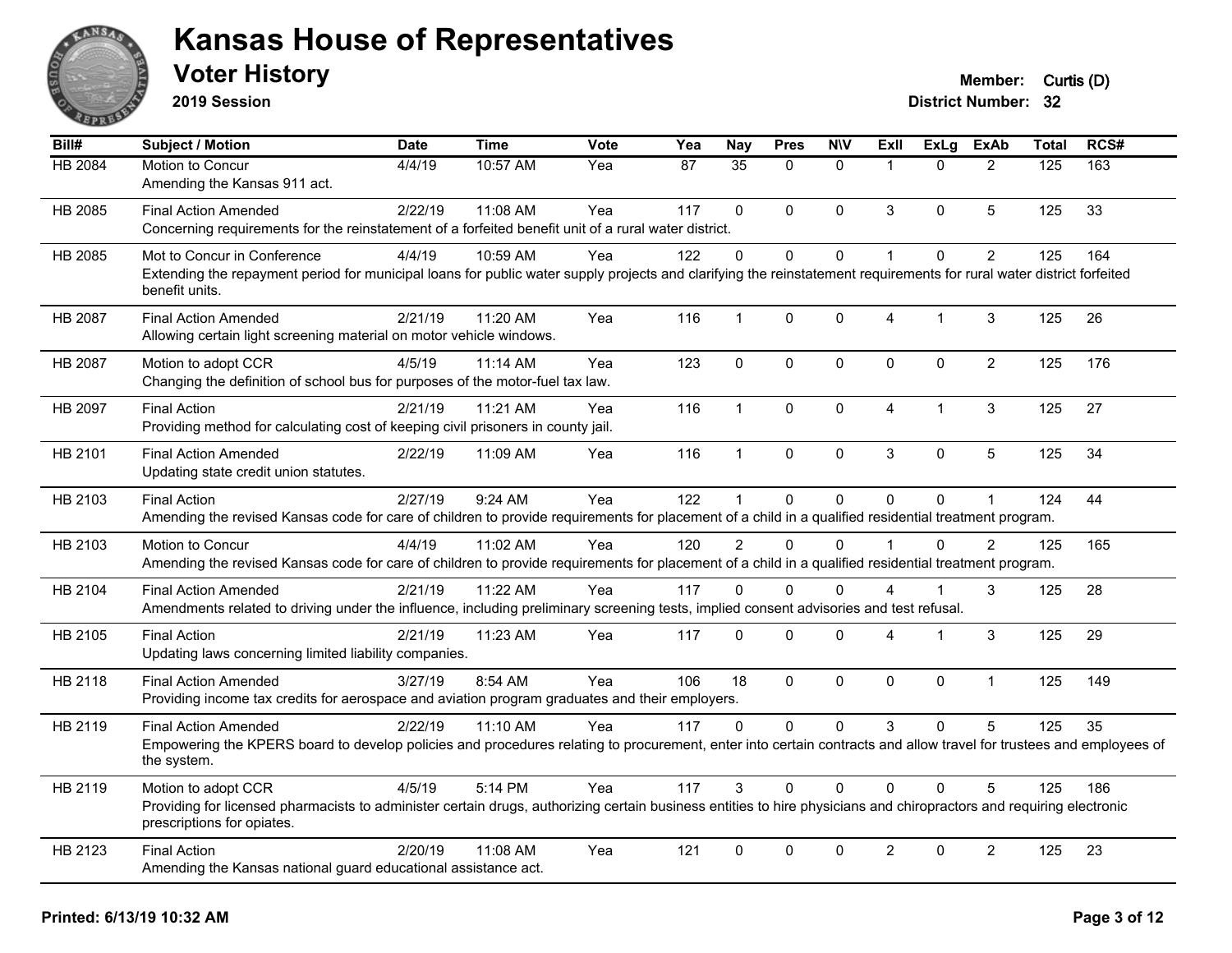

**2019 Session**

| Bill#          | <b>Subject / Motion</b>                                                                                                                                              | <b>Date</b> | <b>Time</b> | Vote | Yea | <b>Nay</b>     | <b>Pres</b>  | <b>N\V</b>   | <b>Exll</b>    | ExLg                 | <b>ExAb</b>    | <b>Total</b> | RCS#            |
|----------------|----------------------------------------------------------------------------------------------------------------------------------------------------------------------|-------------|-------------|------|-----|----------------|--------------|--------------|----------------|----------------------|----------------|--------------|-----------------|
| <b>HB 2125</b> | <b>Final Action</b>                                                                                                                                                  | 2/21/19     | 11:24 AM    | Yea  | 115 | 2              | $\Omega$     | $\mathbf{0}$ | $\overline{4}$ |                      | 3              | 125          | $\overline{30}$ |
|                | Requiring licensees operating a motor vehicle to promptly deliver driver's license upon demand by authorized persons.                                                |             |             |      |     |                |              |              |                |                      |                |              |                 |
| HB 2126        | <b>Final Action Amended</b>                                                                                                                                          | 2/27/19     | $9:25$ AM   | Yea  | 113 | 10             | $\Omega$     | $\Omega$     | $\Omega$       | $\Omega$             | $\mathbf{1}$   | 124          | 45              |
|                | Regulating the operation of electric-assisted scooters on roads and highways.                                                                                        |             |             |      |     |                |              |              |                |                      |                |              |                 |
| HB 2126        | Motion to adopt CCR                                                                                                                                                  | 4/5/19      | 11:16 AM    | Yea  | 123 | $\mathbf 0$    | 0            | $\mathbf 0$  | 0              | $\pmb{0}$            | $\overline{c}$ | 125          | 177             |
|                | Adopting the Driver's Privacy Protection Act.                                                                                                                        |             |             |      |     |                |              |              |                |                      |                |              |                 |
| HB 2127        | <b>Final Action</b>                                                                                                                                                  | 2/21/19     | 11:25 AM    | Yea  | 117 | $\Omega$       | $\Omega$     | $\mathbf{0}$ | $\overline{4}$ | $\blacktriangleleft$ | $\sqrt{3}$     | 125          | 31              |
|                | Eliminating the marking requirements for certain truck and truck tractors.                                                                                           |             |             |      |     |                |              |              |                |                      |                |              |                 |
| HB 2133        | <b>Final Action Amended</b>                                                                                                                                          | 3/13/19     |             | Yea  | 121 | $\overline{2}$ | 0            | $\pmb{0}$    | 0              | $\mathbf 0$          | $\mathbf{1}$   | 124          | 84              |
|                | Required reporting for entities who deliver alcoholic liquors to consumers.                                                                                          |             | 11:22 AM    |      |     |                |              |              |                |                      |                |              |                 |
|                |                                                                                                                                                                      |             |             |      |     |                |              |              |                |                      |                |              |                 |
| HB 2137        | <b>Final Action</b>                                                                                                                                                  | 3/26/19     | 11:21 AM    | Yea  | 124 | $\mathbf 0$    | 0            | $\pmb{0}$    | $\overline{1}$ | $\pmb{0}$            | $\pmb{0}$      | 125          | 112             |
|                | Legislative review of exceptions to disclosure of public records under the Kansas open records act.                                                                  |             |             |      |     |                |              |              |                |                      |                |              |                 |
| HB 2140        | <b>Final Action</b>                                                                                                                                                  | 2/27/19     | 9:27 AM     | Yea  | 123 | $\Omega$       | $\Omega$     | $\mathbf{0}$ | $\Omega$       | 0                    | $\mathbf{1}$   | 124          | 46              |
|                | Allowing agents of the KBI to participate in the Kansas DROP act and extending the sunset date for the act.                                                          |             |             |      |     |                |              |              |                |                      |                |              |                 |
| HB 2140        | Motion to adopt CCR                                                                                                                                                  | 5/4/19      | 10:04 PM    | Nay  | 98  | 26             | 0            | 1            | 0              | $\mathbf 0$          | $\mathbf 0$    | 125          | 197             |
|                | Providing sales tax authority for Dickinson, Finney, Jackson, Russell, Thomas and Wabaunsee counties; specifying certain county sales tax collection requirements of |             |             |      |     |                |              |              |                |                      |                |              |                 |
|                | director of taxation; and providing a sales tax exemption for sales of certain coins or bullion.                                                                     |             |             |      |     |                |              |              |                |                      |                |              |                 |
| HB 2143        | <b>Final Action</b>                                                                                                                                                  | 2/20/19     | 11:09 AM    | Yea  | 121 | $\mathbf{0}$   | 0            | $\mathbf 0$  | $\overline{2}$ | $\mathbf{0}$         | $\overline{c}$ | 125          | 24              |
|                | Updating the version of risk-based capital instructions in effect.                                                                                                   |             |             |      |     |                |              |              |                |                      |                |              |                 |
| HB 2144        | <b>Emergency Final Action Amended</b>                                                                                                                                | 2/27/19     | 12:02 PM    | Nay  | 84  | 40             | 0            | $\mathbf 0$  | 0              | 0                    | $\mathbf 0$    | 124          | 68              |
|                | Budget and taxing authority of community colleges; articulation of credits; and student residency requirements.                                                      |             |             |      |     |                |              |              |                |                      |                |              |                 |
| HB 2144        | Mot to Concur in Conference                                                                                                                                          | 4/4/19      | 11:06 AM    | Yea  | 116 | 6              | $\Omega$     | $\mathbf 0$  | $\mathbf 1$    | $\mathbf{0}$         | $\overline{2}$ | 125          | 166             |
|                | Requiring community colleges to publish certain taxpayer and student transparency data.                                                                              |             |             |      |     |                |              |              |                |                      |                |              |                 |
| HB 2147        | <b>Final Action Amended</b>                                                                                                                                          | 2/27/19     | 9:28 AM     | Yea  | 123 | $\mathbf 0$    | 0            | $\mathbf 0$  | $\Omega$       | $\mathbf{0}$         | $\mathbf{1}$   | 124          | 47              |
|                | Increasing bond maturity limitations in the Kansas rural housing incentive district act.                                                                             |             |             |      |     |                |              |              |                |                      |                |              |                 |
| HB 2154        | <b>Final Action</b>                                                                                                                                                  | 3/27/19     | 8:56 AM     | Yea  | 111 | 12             | $\mathbf{1}$ | $\mathbf 0$  | $\Omega$       | $\mathbf 0$          | $\mathbf{1}$   | 125          | 150             |
|                | Making unemployment benefits available for federal and state employees who are required to work without pay.                                                         |             |             |      |     |                |              |              |                |                      |                |              |                 |
|                |                                                                                                                                                                      |             |             |      |     |                |              |              |                |                      |                |              |                 |
| HB 2160        | <b>Final Action Amended</b>                                                                                                                                          | 3/8/19      | 8:38 AM     | Yea  | 112 | 7              | $\mathbf 0$  | $\mathbf 0$  | $\mathbf 0$    | 1                    | $\overline{4}$ | 124          | 78              |
|                | Providing sales tax authority for Wabaunsee county.                                                                                                                  |             |             |      |     |                |              |              |                |                      |                |              |                 |
| HB 2167        | <b>Final Action Amended</b>                                                                                                                                          | 2/27/19     | 9:34 AM     | Nay  | 63  | 60             | 0            | 0            | 0              | 0                    | 1              | 124          | 48              |
|                | Establishing a system for the transfer of certain deer hunting permits to nonresidents.                                                                              |             |             |      |     |                |              |              |                |                      |                |              |                 |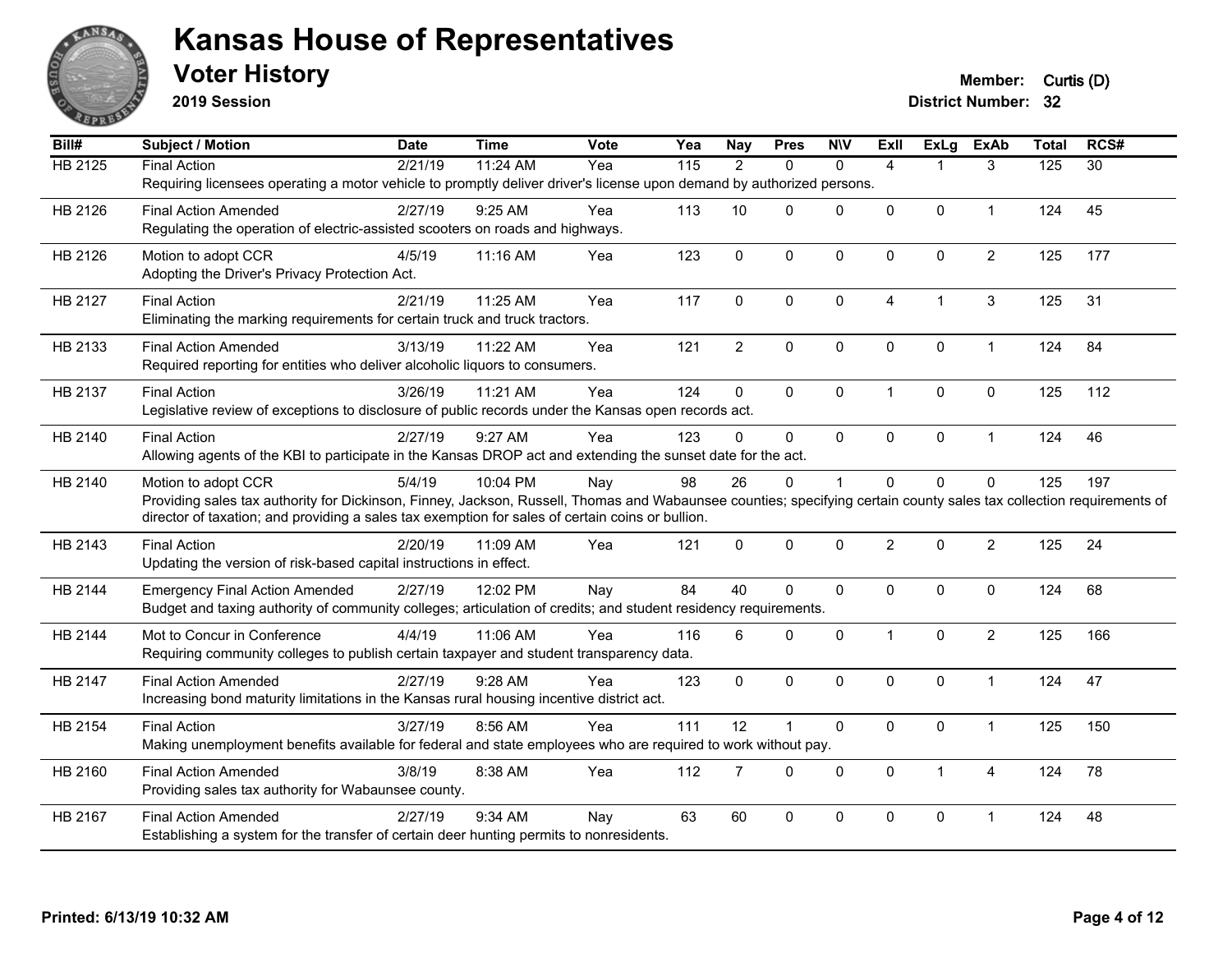

**2019 Session**

| Bill#          | <b>Subject / Motion</b>                                                                                                                                                                                               | <b>Date</b> | <b>Time</b> | <b>Vote</b> | Yea | <b>Nay</b>     | <b>Pres</b> | <b>NIV</b>    | ExII           | <b>ExLg</b> | <b>ExAb</b>    | <b>Total</b> | RCS# |
|----------------|-----------------------------------------------------------------------------------------------------------------------------------------------------------------------------------------------------------------------|-------------|-------------|-------------|-----|----------------|-------------|---------------|----------------|-------------|----------------|--------------|------|
| <b>HB 2167</b> | Motion to adopt CCR                                                                                                                                                                                                   | 4/5/19      | 6:17 PM     | Yea         | 114 | 3              | $\Omega$    | $\mathcal{S}$ | $\Omega$       | $\Omega$    | 5              | 125          | 189  |
|                | Senate Substitute for HB 2167 by Committee on Agriculture and Natural Resources - Establishing a commercial industrial hemp program.                                                                                  |             |             |             |     |                |             |               |                |             |                |              |      |
| HB 2168        | <b>Final Action Amended</b>                                                                                                                                                                                           | 2/27/19     | $9:35$ AM   | Yea         | 122 |                | 0           | $\Omega$      | $\Omega$       | $\Omega$    | 1              | 124          | 49   |
|                | Authorizing the state board of regents to sell and convey certain real property in Cherokee, Riley, Saline and Douglas counties on behalf of Kansas state university and<br>the university of Kansas.                 |             |             |             |     |                |             |               |                |             |                |              |      |
| HB 2173        | <b>Final Action Amended</b><br>Establishing a commercial industrial hemp program.                                                                                                                                     | 3/26/19     | 11:22 AM    | Yea         | 119 | 5              | 0           | $\mathbf{0}$  | $\mathbf{1}$   | $\Omega$    | $\mathbf 0$    | 125          | 113  |
| HB 2174        | <b>Final Action</b><br>Extending the sunset date of the state use law for five years.                                                                                                                                 | 2/27/19     | 9:36 AM     | Yea         | 123 | $\mathbf 0$    | 0           | $\mathbf 0$   | $\mathbf 0$    | $\mathbf 0$ | $\mathbf{1}$   | 124          | 50   |
| HB 2177        | <b>Final Action</b><br>Pertaining to the accounting treatment of certain derivative instruments of fixed index annuities.                                                                                             | 2/27/19     | 9:38 AM     | Yea         | 122 | $\overline{2}$ | $\Omega$    | $\pmb{0}$     | $\mathbf 0$    | $\Omega$    | $\mathbf 0$    | 124          | 51   |
| HB 2177        | Motion to adopt CCR<br>Updating accounting and reporting requirements of hedging transactions, risk-based capital instructions and enterprise risk reports and updating definitions for<br>fraudulent insurance acts. | 4/5/19      | 3:04 PM     | Yea         | 120 | $\overline{1}$ | $\Omega$    | 0             | $\mathbf 0$    | $\Omega$    | $\overline{4}$ | 125          | 182  |
| HB 2178        | <b>Final Action Amended</b><br>Amending the Kansas underground utility damage prevention act.                                                                                                                         | 2/27/19     | 9:39 AM     | Yea         | 122 | 2              | 0           | $\mathbf 0$   | $\mathbf 0$    | 0           | $\mathbf 0$    | 124          | 52   |
| HB 2178        | Motion to Concur<br>Amending the Kansas underground utility damage prevention act.                                                                                                                                    | 4/1/19      | 2:17 PM     | Yea         | 120 | $\mathbf 0$    | 0           | $\mathbf{1}$  | $\mathbf{1}$   | $\Omega$    | 3              | 125          | 160  |
| HB 2179        | <b>Final Action</b><br>Adopting the Driver's Privacy Protection Act.                                                                                                                                                  | 3/25/19     | 10:32 AM    | Yea         | 124 | $\mathsf 0$    | 0           | $\pmb{0}$     | $\mathbf{1}$   | 0           | $\pmb{0}$      | 125          | 102  |
| HB 2185        | <b>Final Action Amended</b><br>Clarifying the naturopathic medicine scope of practice to include diagnostic imaging.                                                                                                  | 2/27/19     | 9:40 AM     | Yea         | 123 | $\overline{1}$ | 0           | $\pmb{0}$     | $\Omega$       | $\Omega$    | $\pmb{0}$      | 124          | 53   |
| HB 2188        | <b>Final Action</b><br>Dissolving the White Clay watershed district no. 26, city of Atchison assumes obligations and amending the tax lid relating to the dissolution of any taxing subdivision.                      | 3/19/19     | 11:20 AM    | Yea         | 125 | $\Omega$       | $\Omega$    | $\Omega$      | $\Omega$       | $\Omega$    | $\Omega$       | 125          | 88   |
| HB 2191        | <b>Final Action</b><br>Amending the procedure for execution of a search warrant for electronically stored information.                                                                                                | 2/27/19     | 9:41 AM     | Yea         | 124 | $\mathbf 0$    | $\Omega$    | 0             | $\mathbf 0$    | 0           | 0              | 124          | 54   |
| HB 2198        | <b>Final Action</b><br>Allowing the use of expedited partner therapy to treat a sexually transmitted disease.                                                                                                         | 2/27/19     | 9:45 AM     | Yea         | 89  | 35             | $\Omega$    | $\mathbf 0$   | $\mathbf{0}$   | $\Omega$    | 0              | 124          | 55   |
| HB 2199        | <b>Final Action</b><br>Amending documentation requirements related to preparation of dead bodies.                                                                                                                     | 2/20/19     | 11:10 AM    | Yea         | 120 | $\overline{1}$ | $\Omega$    | $\mathbf 0$   | $\overline{2}$ | $\Omega$    | $\overline{2}$ | 125          | 25   |
| HB 2201        | <b>Final Action</b><br>Updating statutory references necessitated by 2012 executive reorganization order no. 41 related to administration of tuberculosis programs.                                                   | 2/25/19     | 11:20 AM    | Yea         | 118 | $\Omega$       | $\Omega$    | $\Omega$      |                |             | 4              | 124          | 37   |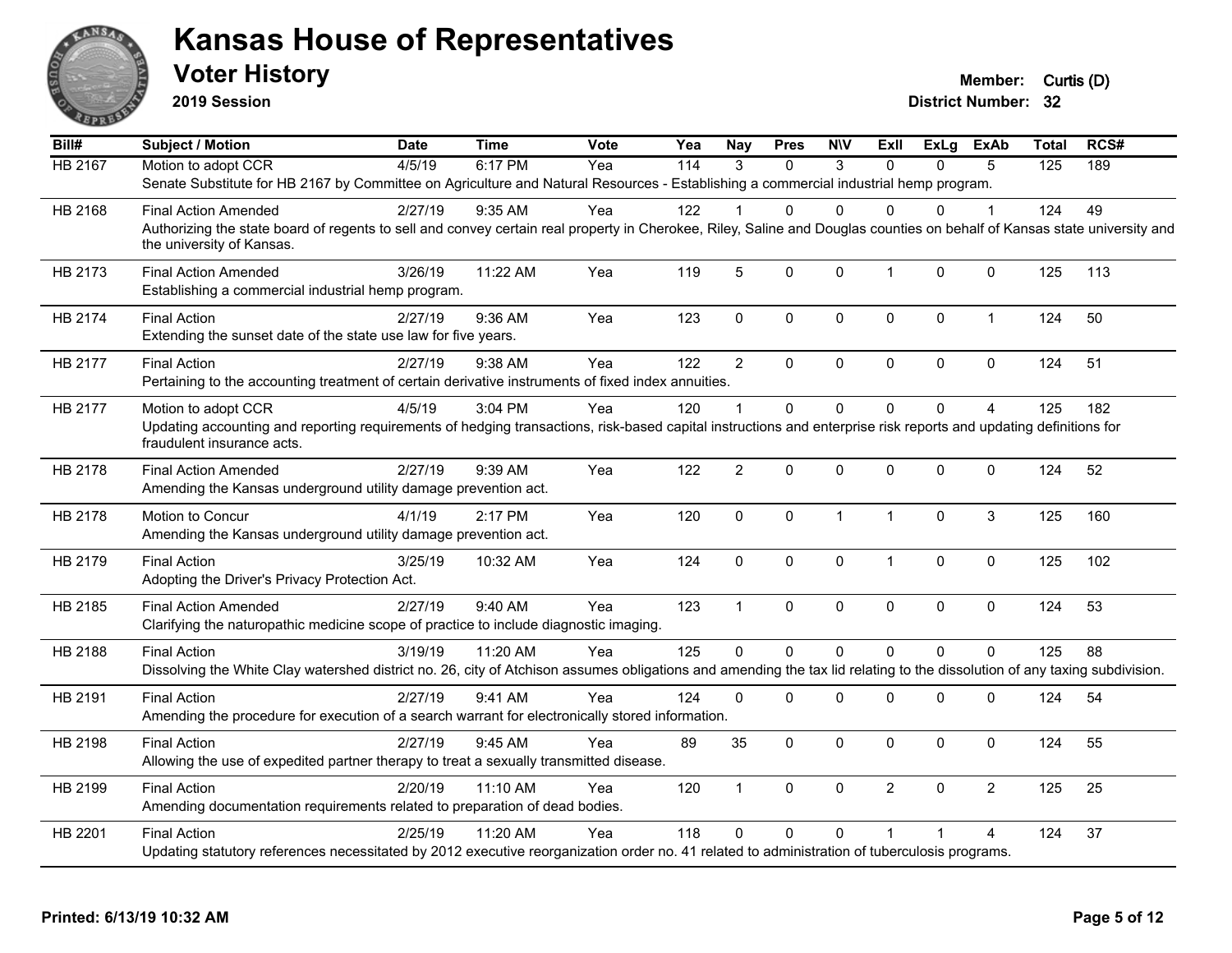

**2019 Session**

| Bill#          | <b>Subject / Motion</b>                                                                                                                                                                                                                                                                                                                              | <b>Date</b> | <b>Time</b> | <b>Vote</b> | Yea | Nav            | <b>Pres</b> | <b>NIV</b>     | ExII         | ExLg     | <b>ExAb</b>    | <b>Total</b> | RCS# |
|----------------|------------------------------------------------------------------------------------------------------------------------------------------------------------------------------------------------------------------------------------------------------------------------------------------------------------------------------------------------------|-------------|-------------|-------------|-----|----------------|-------------|----------------|--------------|----------|----------------|--------------|------|
| <b>HB 2203</b> | <b>Emergency Final Action</b>                                                                                                                                                                                                                                                                                                                        | 2/27/19     | 11:58 AM    | Yea         | 92  | 32             | $\Omega$    | $\Omega$       | $\Omega$     | $\Omega$ | $\Omega$       | 124          | 66   |
|                | Exempting individuals employed by the Kansas academies of U.S. department of defense STARBASE program from KPERS working after retirement requirements<br>and authorizing reimbursement of suspended retirement benefits for certain retirants.                                                                                                      |             |             |             |     |                |             |                |              |          |                |              |      |
| HB 2203        | Motion to adopt CCR<br>Reconciling amendments to certain statutes.                                                                                                                                                                                                                                                                                   | 5/5/19      | 1:04 AM     | Yea         | 121 | $\Omega$       | $\Omega$    | $\overline{4}$ | $\Omega$     | $\Omega$ | $\mathbf{0}$   | 125          | 202  |
| HB 2206        | <b>Final Action</b><br>Changing the bonding and cost requirements for animals taken into custody under a violation of cruelty to animals.                                                                                                                                                                                                            | 2/27/19     | 9:46 AM     | Yea         | 124 | 0              | 0           | $\mathbf 0$    | $\Omega$     | 0        | $\mathbf 0$    | 124          | 56   |
| HB 2209        | <b>Final Action</b><br>Authorizing the state board of regents to purchase cybersecurity insurance.                                                                                                                                                                                                                                                   | 2/27/19     | 9:47 AM     | Yea         | 124 | $\Omega$       | 0           | $\mathbf 0$    | $\mathbf 0$  | 0        | $\mathbf 0$    | 124          | 57   |
| HB 2209        | Motion to Adopt CCR<br>Establishing the unclaimed life insurance benefits act, updating certain definitions pertaining to unfair trade practices and association health plans, and providing for<br>third party administrator fees, the purchase of cybersecurity insurance by the Kansas board of regents and certain healthcare benefits coverage. | 4/5/19      | 12:50 PM    | Nay         | 84  | 39             | 0           | $\mathbf{0}$   | $\Omega$     | $\Omega$ | $\overline{2}$ | 125          | 180  |
| HB 2211        | <b>Final Action</b><br>Allowing judges to waive or reduce driver's license reinstatement fees.                                                                                                                                                                                                                                                       | 2/27/19     | 9:48 AM     | Yea         | 122 | $\overline{2}$ | $\Omega$    | $\mathbf 0$    | $\Omega$     | $\Omega$ | $\mathbf{0}$   | 124          | 58   |
| HB 2214        | <b>Final Action Amended</b><br>Changing the definition of school bus for purposes of the motor-fuel tax law.                                                                                                                                                                                                                                         | 2/27/19     | 9:49 AM     | Yea         | 124 | $\mathbf 0$    | 0           | $\mathbf 0$    | $\mathbf{0}$ | 0        | $\mathbf 0$    | 124          | 59   |
| HB 2214        | Motion to Adopt CCR<br>Senate Substitute for HB 2214 by Committee on Transportation - Providing for an increase in registration fees for electric and hybrid vehicles.                                                                                                                                                                               | 4/5/19      | 3:23 PM     | Yea         | 80  | 41             | 0           | $\mathbf{0}$   | $\Omega$     | $\Omega$ | 4              | 125          | 183  |
| HB 2215        | <b>Final Action</b><br>Kansas state fair board is authorized to create a nonprofit corporation for the benefit of the state fair.                                                                                                                                                                                                                    | 2/26/19     | 9:23 AM     | Yea         | 122 | $\Omega$       | $\Omega$    | $\overline{1}$ | $\Omega$     | $\Omega$ | $\mathbf{1}$   | 124          | 38   |
| HB 2223        | <b>Emergency Final Action Amended</b><br>Replacing vineyard permits with producer permits to allow individuals to use a wider variety of agricultural products in the production of wine under such permit.                                                                                                                                          | 2/27/19     | 12:03 PM    | Yea         | 124 | 0              | $\Omega$    | $\mathbf{0}$   | $\Omega$     | $\Omega$ | $\mathbf{0}$   | 124          | 69   |
| HB 2223        | Motion to adopt CCR<br>Adopting economic development program evaluation and information disclosure regimes and expanding economic development incentive financing to address<br>housing shortages.                                                                                                                                                   | 5/2/19      | 11:35 AM    | Yea         | 123 | $\Omega$       | 0           |                | $\Omega$     | 0        |                | 125          | 191  |
| HB 2225        | <b>Final Action</b><br>Adding on-track train equipment to the circumstances that a vehicle driver must stop at railroad crossings.                                                                                                                                                                                                                   | 2/27/19     | 9:50 AM     | Yea         | 121 | 3              | 0           | $\mathbf 0$    | $\Omega$     | $\Omega$ | $\mathbf{0}$   | 124          | 60   |
| HB 2225        | Motion to adopt CCR<br>Senate Substitute for HB 2225 by Committee on Transportation - Providing for an increase in permit fees for oversize or overweight vehicles and required registration<br>for escort vehicle service operators.                                                                                                                | 4/5/19      | 11:19 AM    | Yea         | 91  | 32             | $\Omega$    | $\mathbf{0}$   | $\Omega$     | $\Omega$ | $\overline{2}$ | 125          | 178  |
| HB 2239        | <b>Final Action Amended</b><br>Liquor sales by licensees in common consumption areas.                                                                                                                                                                                                                                                                | 2/27/19     | 9:51 AM     | Yea         | 121 | 3              | 0           | $\mathbf{0}$   | $\Omega$     | $\Omega$ | $\mathbf{0}$   | 124          | 61   |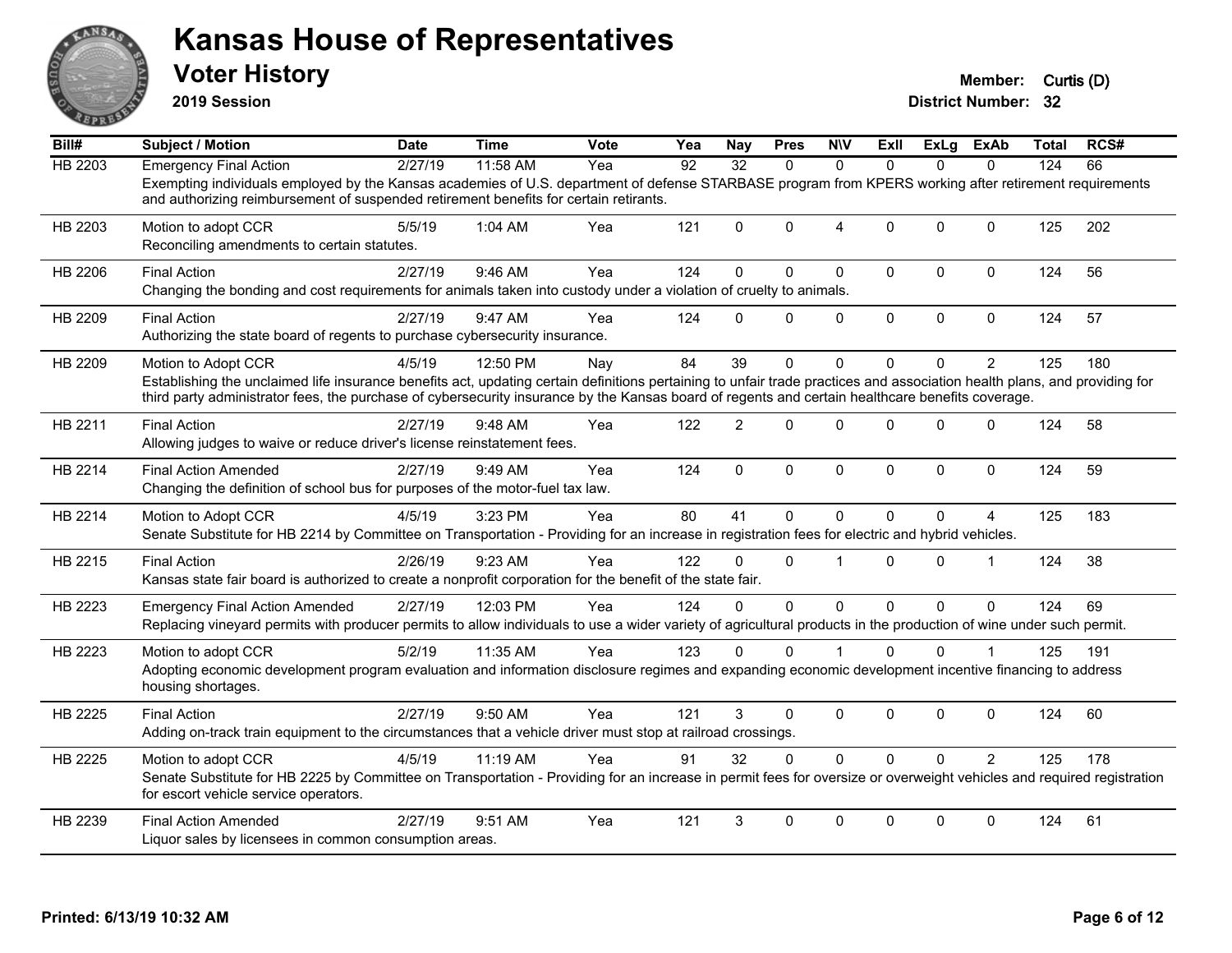

**2019 Session**

| Bill#   | Subject / Motion                                                                                                                                                                                                                                                                                                                                      | <b>Date</b> | <b>Time</b> | Vote | Yea            | Nay            | <b>Pres</b>  | <b>N\V</b>     | <b>Exll</b>  | <b>ExLg</b> | <b>ExAb</b>    | <b>Total</b> | RCS# |
|---------|-------------------------------------------------------------------------------------------------------------------------------------------------------------------------------------------------------------------------------------------------------------------------------------------------------------------------------------------------------|-------------|-------------|------|----------------|----------------|--------------|----------------|--------------|-------------|----------------|--------------|------|
| HB 2243 | <b>Final Action Amended</b>                                                                                                                                                                                                                                                                                                                           | 2/27/19     | 9:52 AM     | Yea  | 118            | 6              | $\Omega$     | $\mathbf{0}$   | $\Omega$     | $\Omega$    | $\mathbf{0}$   | 124          | 62   |
|         | Exempting animal shelters from registration requirements as a charitable organization.                                                                                                                                                                                                                                                                |             |             |      |                |                |              |                |              |             |                |              |      |
| HB 2244 | <b>Final Action Amended</b>                                                                                                                                                                                                                                                                                                                           | 3/27/19     | 9:00 AM     | Yea  | 89             | 35             | $\mathbf{0}$ | $\mathbf{0}$   | $\mathbf{0}$ | $\Omega$    | $\mathbf{1}$   | 125          | 151  |
|         | Authorizing the use of cannabidiol treatment preparation to treat certain medical conditions.                                                                                                                                                                                                                                                         |             |             |      |                |                |              |                |              |             |                |              |      |
| HB 2246 | <b>Final Action</b>                                                                                                                                                                                                                                                                                                                                   | 2/27/19     | 9:15 AM     | Yea  | 121            | $\mathbf 1$    | $\pmb{0}$    | $\mathbf{1}$   | $\mathbf 0$  | $\mathbf 0$ | $\mathbf{1}$   | 124          | 40   |
|         | Changing the requirements to begin production on distinctive license plates.                                                                                                                                                                                                                                                                          |             |             |      |                |                |              |                |              |             |                |              |      |
| HB 2246 | Mot to Concur in Conference                                                                                                                                                                                                                                                                                                                           | 4/5/19      | 3:47 PM     | Nay  | $\overline{7}$ | 114            | $\mathbf 0$  | $\mathbf 0$    | $\mathbf 0$  | $\mathbf 0$ | $\overline{4}$ | 125          | 185  |
|         | Changing the requirements to begin production on distinctive license plates and providing for the proud educator, alpha kappa alpha, knights of Columbus and current<br>and veteran members of the United States army, navy, marine corps, air force and coast guard license plates.                                                                  |             |             |      |                |                |              |                |              |             |                |              |      |
| HB 2248 | <b>Final Action</b>                                                                                                                                                                                                                                                                                                                                   | 2/27/19     | $9:54$ AM   | Yea  | 122            | $\overline{2}$ | $\Omega$     | $\mathbf 0$    | $\Omega$     | $\mathbf 0$ | $\mathbf{0}$   | 124          | 63   |
|         | Allowing all-terrain vehicles to cross federal or state highways.                                                                                                                                                                                                                                                                                     |             |             |      |                |                |              |                |              |             |                |              |      |
| HB 2248 | Motion to adopt CCR                                                                                                                                                                                                                                                                                                                                   | 5/5/19      | 1:20 AM     | Yea  | 110            | 11             | $\mathbf 0$  | 4              | $\Omega$     | $\Omega$    | $\mathbf 0$    | 125          | 203  |
|         | Delaying enforcement of the scrap metal theft reduction act, transferring responsibility for the scrap metal database to the Kansas bureau of investigation, reducing the                                                                                                                                                                             |             |             |      |                |                |              |                |              |             |                |              |      |
|         | registration fee for scrap metal dealers and changing scrap metal dealer obligations under the scrap metal theft reduction act; amending the definition of "consumer<br>transaction" and "supplier" in the Kansas consumer protection act.                                                                                                            |             |             |      |                |                |              |                |              |             |                |              |      |
|         |                                                                                                                                                                                                                                                                                                                                                       |             |             |      |                |                |              |                |              |             |                |              |      |
| HB 2274 | <b>Final Action Amended</b>                                                                                                                                                                                                                                                                                                                           | 3/26/19     | 11:28 AM    | Nay  | 85             | 39             | $\mathbf 0$  | $\Omega$       | 1            | $\Omega$    | $\mathbf 0$    | 125          | 114  |
|         | Requiring notification to patients that the effects of a medication abortion may be reversible.                                                                                                                                                                                                                                                       |             |             |      |                |                |              |                |              |             |                |              |      |
| HB 2279 | <b>Emergency Final Action Amended</b>                                                                                                                                                                                                                                                                                                                 | 2/27/19     | 12:07 PM    | Yea  | 124            | $\overline{0}$ | $\mathbf 0$  | $\mathbf 0$    | $\Omega$     | $\mathbf 0$ | $\mathbf{0}$   | 124          | 73   |
|         | Requiring law enforcement officers to provide information about timing of release from custody when an arrest is made following a domestic violence call.                                                                                                                                                                                             |             |             |      |                |                |              |                |              |             |                |              |      |
| HB 2281 | <b>Final Action</b>                                                                                                                                                                                                                                                                                                                                   | 2/27/19     | 9:55 AM     | Nay  | 102            | 22             | $\Omega$     | $\mathbf{0}$   | $\Omega$     | $\Omega$    | $\mathbf{0}$   | 124          | 64   |
|         | Providing that a court order modifying a criminal sentence only modifies the portion of the sentence referenced by the court and not remaining portions of the original                                                                                                                                                                               |             |             |      |                |                |              |                |              |             |                |              |      |
|         | sentence.                                                                                                                                                                                                                                                                                                                                             |             |             |      |                |                |              |                |              |             |                |              |      |
| HB 2290 | <b>Final Action Amended</b>                                                                                                                                                                                                                                                                                                                           | 2/27/19     | 9:56 AM     | Yea  | 124            | $\Omega$       | $\Omega$     | $\Omega$       | $\Omega$     | $\Omega$    | $\mathbf{0}$   | 124          | 65   |
|         | Creating a crime victims compensation division within the attorney general's office.                                                                                                                                                                                                                                                                  |             |             |      |                |                |              |                |              |             |                |              |      |
| HB 2290 | Motion to adopt CCR                                                                                                                                                                                                                                                                                                                                   | 5/5/19      | 12:25 AM    | Yea  | 123            | $\Omega$       | $\mathbf{0}$ | $\overline{2}$ | $\Omega$     | $\Omega$    | $\Omega$       | 125          | 201  |
|         | Establishing the Kansas closed case task force; creating the Kansas criminal justice reform commission; concerning criminal history record checks for entities                                                                                                                                                                                        |             |             |      |                |                |              |                |              |             |                |              |      |
|         | providing care to children, the elderly or individuals with disabilities; creating a Kansas victim information and notification everyday (VINE) coordinator, a Kansas youth<br>suicide prevention coordinator, and a crime victims compensation division within the office of the attorney general; legislative review of exceptions to disclosure of |             |             |      |                |                |              |                |              |             |                |              |      |
|         | public records under the Kansas open records act; and changing tort claims fund obligations for claims involving alleged violations of the Kansas open meetings act                                                                                                                                                                                   |             |             |      |                |                |              |                |              |             |                |              |      |
|         | and open records act.                                                                                                                                                                                                                                                                                                                                 |             |             |      |                |                |              |                |              |             |                |              |      |
| HB 2307 | <b>Final Action Amended</b>                                                                                                                                                                                                                                                                                                                           | 3/26/19     | 11:32 AM    | Yea  | 91             | 33             | $\mathbf{0}$ | $\mathbf{0}$   | $\mathbf{1}$ | $\Omega$    | $\mathbf{0}$   | 125          | 115  |
|         | Establishing non-covered dental benefits under health insurance plans and limitations on plan changes.                                                                                                                                                                                                                                                |             |             |      |                |                |              |                |              |             |                |              |      |
| HB 2314 | <b>Final Action Amended</b>                                                                                                                                                                                                                                                                                                                           | 3/26/19     | 11:33 AM    | Yea  | 97             | 27             | $\mathbf{0}$ | $\mathbf{0}$   | 1            | $\Omega$    | $\mathbf{0}$   | 125          | 116  |
|         | Rehabilitation of abandoned property by cities.                                                                                                                                                                                                                                                                                                       |             |             |      |                |                |              |                |              |             |                |              |      |
|         |                                                                                                                                                                                                                                                                                                                                                       |             |             |      |                |                |              |                |              |             |                |              |      |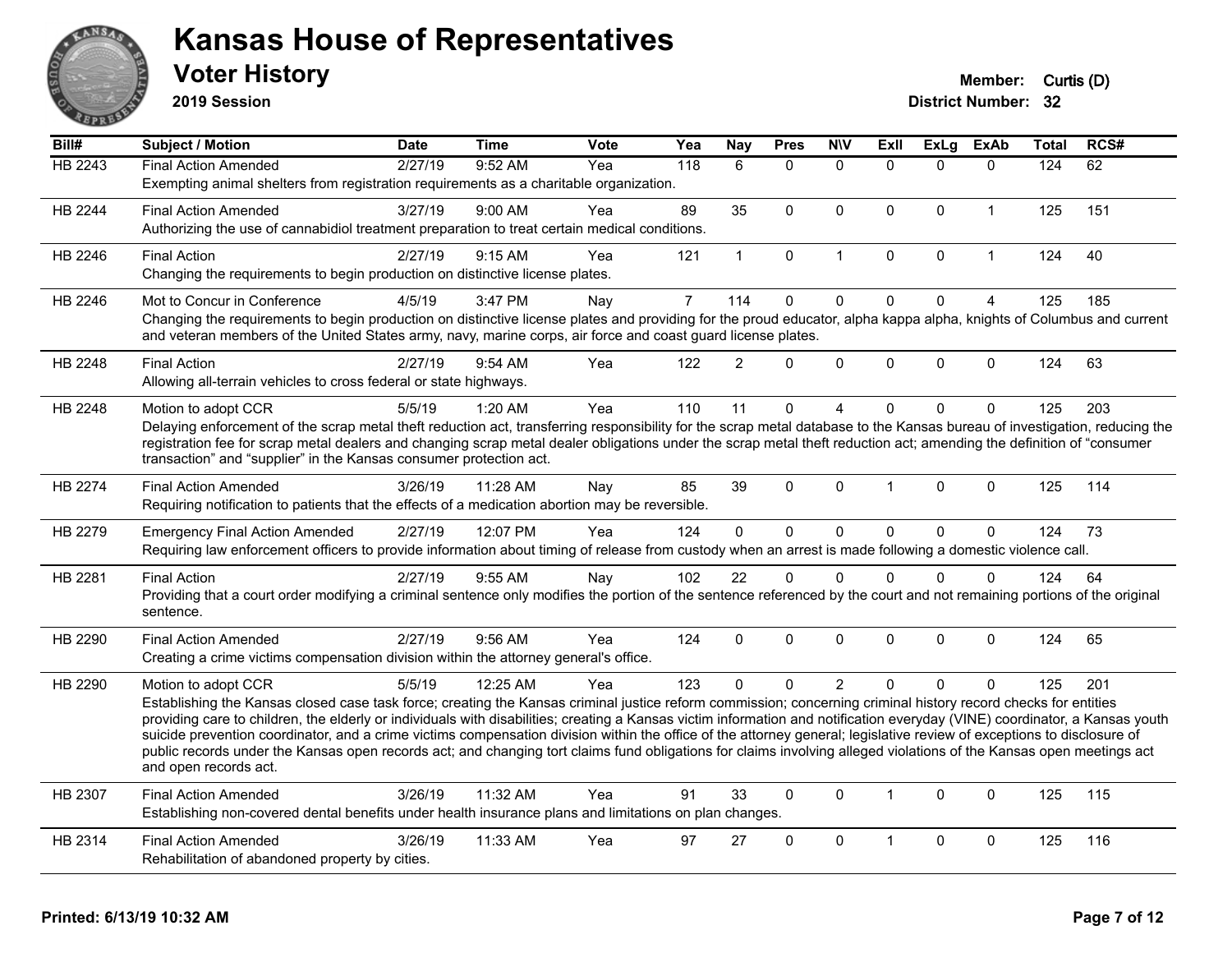

**2019 Session**

| Bill#           | Subject / Motion                                                                                                                                                       | <b>Date</b> | <b>Time</b> | <b>Vote</b> | Yea | <b>Nay</b>      | <b>Pres</b>  | <b>N\V</b>     | ExIl           | <b>ExLg</b> | <b>ExAb</b>    | <b>Total</b> | RCS#           |
|-----------------|------------------------------------------------------------------------------------------------------------------------------------------------------------------------|-------------|-------------|-------------|-----|-----------------|--------------|----------------|----------------|-------------|----------------|--------------|----------------|
| HB 2326         | <b>Final Action Amended</b>                                                                                                                                            | 3/27/19     | 9:02 AM     | Nay         | 83  | $\overline{41}$ | $\Omega$     | $\mathbf{0}$   | $\Omega$       | $\Omega$    |                | 125          | 152            |
|                 | Recognizing licenses to carry a concealed firearm issued by other jurisdictions.                                                                                       |             |             |             |     |                 |              |                |                |             |                |              |                |
| HB 2336         | <b>Emergency Final Action</b>                                                                                                                                          | 2/27/19     | 12:04 PM    | Yea         | 124 | 0               | 0            | $\pmb{0}$      | 0              | $\mathbf 0$ | $\mathbf 0$    | 124          | 70             |
|                 | Clarifying when offenders under supervision of the secretary of corrections are awarded jail credit.                                                                   |             |             |             |     |                 |              |                |                |             |                |              |                |
| HB 2346         | <b>Emergency Final Action Amended</b>                                                                                                                                  | 2/27/19     | 12:06 PM    | Yea         | 113 | 11              | 0            | $\pmb{0}$      | 0              | 0           | 0              | 124          | 72             |
|                 | Relating to standards for school-administered vision screenings.                                                                                                       |             |             |             |     |                 |              |                |                |             |                |              |                |
| HB 2360         | <b>Emergency Final Action Amended</b>                                                                                                                                  | 2/27/19     | 12:05 PM    | Yea         | 124 | 0               | $\mathbf 0$  | $\pmb{0}$      | $\Omega$       | 0           | $\mathbf 0$    | 124          | 71             |
|                 | Concerning background checks of employees and volunteers that have unsupervised access to children, the elderly or individuals with disabilities.                      |             |             |             |     |                 |              |                |                |             |                |              |                |
| HB 2365         | <b>Final Action</b>                                                                                                                                                    | 2/26/19     | $9:24$ AM   | Yea         | 122 | 0               | $\Omega$     |                | 0              | $\Omega$    | $\mathbf{1}$   | 124          | 39             |
|                 | Providing for confidential communications of Kansas national guard members in peer support counseling sessions.                                                        |             |             |             |     |                 |              |                |                |             |                |              |                |
| HB 2365         | Mot to Concur in Conference                                                                                                                                            | 4/4/19      | 2:42 PM     | Yea         | 121 |                 | $\Omega$     | $\overline{c}$ | $\mathbf{0}$   | 0           | $\mathbf{1}$   | 125          | 167            |
|                 | Providing for confidential communications of Kansas national guard members in peer support counseling sessions.                                                        |             |             |             |     |                 |              |                |                |             |                |              |                |
| HB 2369         | <b>Final Action Amended</b>                                                                                                                                            | 3/27/19     | 9:03 AM     | Yea         | 114 | 10              | 0            | $\mathbf 0$    | 0              | 0           | 1              | 125          | 153            |
|                 | Authorizing the secretary of transportation to designate toll projects on new and existing highways and changing financing requirements for toll or turnpike projects. |             |             |             |     |                 |              |                |                |             |                |              |                |
| HB 2371         | <b>Final Action Amended</b>                                                                                                                                            | 3/27/19     | 9:04 AM     | Yea         | 102 | 22              | $\Omega$     | $\Omega$       | $\Omega$       | $\Omega$    | $\mathbf{1}$   | 125          | 154            |
|                 | Providing for an increase in permit fees for oversize or overweight vehicles and requiring registration for escort vehicle service operators.                          |             |             |             |     |                 |              |                |                |             |                |              |                |
| HB 2372         | <b>Final Action Amended</b>                                                                                                                                            | 3/27/19     | 9:06 AM     | Nay         | 73  | 51              | 0            | $\mathbf 0$    | 0              | 0           | $\mathbf{1}$   | 125          | 155            |
|                 | Providing for an increase in registration fees for electric and hybrid vehicles.                                                                                       |             |             |             |     |                 |              |                |                |             |                |              |                |
| HB 2389         | <b>Final Action Amended</b>                                                                                                                                            | 3/26/19     | 11:35 AM    | Yea         | 122 | $\overline{2}$  | $\mathbf 0$  | $\mathbf 0$    | $\mathbf{1}$   | $\mathbf 0$ | $\mathbf 0$    | 125          | 117            |
|                 | Requiring electronic prescriptions for certain controlled substances.                                                                                                  |             |             |             |     |                 |              |                |                |             |                |              |                |
| HB 2396         | <b>Final Action Amended</b>                                                                                                                                            | 3/26/19     | 11:36 AM    | Yea         | 97  | 27              | $\mathbf 0$  | $\mathbf 0$    | $\mathbf{1}$   | $\mathbf 0$ | $\mathbf 0$    | 125          | 118            |
|                 | Allowing use of certified drug abuse treatment programs for certain offenders convicted of unlawful cultivation or distribution of controlled substances.              |             |             |             |     |                 |              |                |                |             |                |              |                |
| HB 2402         | <b>Final Action Amended</b>                                                                                                                                            | 3/27/19     | $9:08$ AM   | Yea         | 106 | 18              | 0            | $\Omega$       | 0              | $\Omega$    | $\mathbf 1$    | 125          | 156            |
|                 | Authorizing certain business entities to hire physicians and chiropractors.                                                                                            |             |             |             |     |                 |              |                |                |             |                |              |                |
| <b>HCR 5015</b> | <b>EFA Amend and Debate</b>                                                                                                                                            | 5/29/19     | 11:33 AM    | Yea         | 116 | $\Omega$        | $\Omega$     | $\mathbf{0}$   | $\Omega$       | $\mathbf 0$ | 9              | 125          | 204            |
|                 | Ratifying and providing for continuation of the May 9, 2019, state of disaster emergency declaration for certain Kansas counties.                                      |             |             |             |     |                 |              |                |                |             |                |              |                |
| HR 6004         | <b>Final Action Amended</b>                                                                                                                                            | 1/23/19     | 11:14 AM    | Yea         | 104 | 15              | 0            | $\pmb{0}$      | $\overline{2}$ | $\mathbf 0$ | $\overline{4}$ | 125          | $\overline{7}$ |
|                 | Permanent rules of the House of Representatives for the 2019-2020 biennium.                                                                                            |             |             |             |     |                 |              |                |                |             |                |              |                |
| HR 6018         | <b>Final Action</b>                                                                                                                                                    | 3/26/19     | 11:37 AM    | Yea         | 124 | $\Omega$        | $\mathbf{0}$ | $\pmb{0}$      | $\mathbf{1}$   | $\Omega$    | $\mathbf 0$    | 125          | 119            |
|                 | Requesting the federal government address water issues in the Arkansas River basis.                                                                                    |             |             |             |     |                 |              |                |                |             |                |              |                |
| SB <sub>9</sub> | <b>Final Action</b>                                                                                                                                                    | 2/22/19     | 11:13 AM    | Yea         | 117 | $\Omega$        | $\Omega$     | $\Omega$       | 3              | 0           | 5              | 125          | 36             |
|                 | Authorizing the transfer of \$115,000,000 from the state general fund to the Kansas public employees retirement fund during fiscal year 2019.                          |             |             |             |     |                 |              |                |                |             |                |              |                |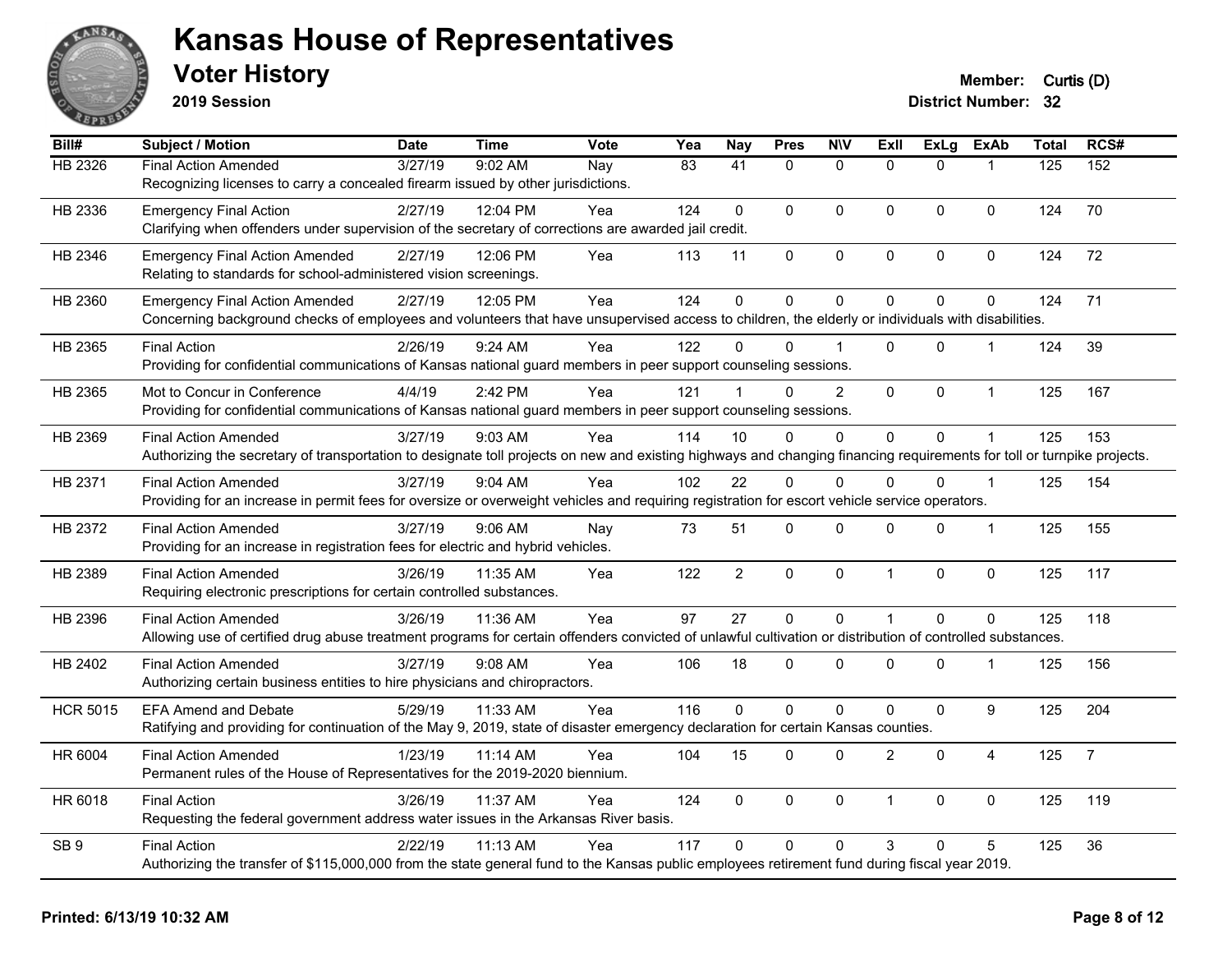

**2019 Session**

| Bill#        | <b>Subject / Motion</b>                                                                                                                                                                                                                                                                                                                                                                                                                                                                                                                                                                                                                                                                                                                                                                                                                                                                                                                                                                                                                                                                                                                                                                              | Date    | <b>Time</b> | Vote | Yea | <b>Nay</b>   | <b>Pres</b>  | <b>N\V</b>   | Exll           | ExLg     | <b>ExAb</b>    | Total | RCS# |
|--------------|------------------------------------------------------------------------------------------------------------------------------------------------------------------------------------------------------------------------------------------------------------------------------------------------------------------------------------------------------------------------------------------------------------------------------------------------------------------------------------------------------------------------------------------------------------------------------------------------------------------------------------------------------------------------------------------------------------------------------------------------------------------------------------------------------------------------------------------------------------------------------------------------------------------------------------------------------------------------------------------------------------------------------------------------------------------------------------------------------------------------------------------------------------------------------------------------------|---------|-------------|------|-----|--------------|--------------|--------------|----------------|----------|----------------|-------|------|
| $SB$ 15      | <b>Final Action Amended</b>                                                                                                                                                                                                                                                                                                                                                                                                                                                                                                                                                                                                                                                                                                                                                                                                                                                                                                                                                                                                                                                                                                                                                                          | 3/26/19 | 11:39 AM    | Yea  | 124 | $\Omega$     | $\Omega$     | $\Omega$     | $\overline{1}$ | $\Omega$ | $\Omega$       | 125   | 120  |
|              | Amending the definition of "service-connected" in the Kansas police and firemen's retirement system.                                                                                                                                                                                                                                                                                                                                                                                                                                                                                                                                                                                                                                                                                                                                                                                                                                                                                                                                                                                                                                                                                                 |         |             |      |     |              |              |              |                |          |                |       |      |
| <b>SB 15</b> | Motion to adopt CCR                                                                                                                                                                                                                                                                                                                                                                                                                                                                                                                                                                                                                                                                                                                                                                                                                                                                                                                                                                                                                                                                                                                                                                                  | 4/4/19  | 2:45 PM     | Yea  | 122 |              | $\mathbf{0}$ |              | $\mathbf{0}$   | 0        |                | 125   | 168  |
|              | Amending public health provisions relating to behavioral sciences regulatory board professional licensure, naturopathic doctor scope of practice and adult care home<br>licensure and receivership.                                                                                                                                                                                                                                                                                                                                                                                                                                                                                                                                                                                                                                                                                                                                                                                                                                                                                                                                                                                                  |         |             |      |     |              |              |              |                |          |                |       |      |
| <b>SB 16</b> | <b>Final Action Sub Bill</b>                                                                                                                                                                                                                                                                                                                                                                                                                                                                                                                                                                                                                                                                                                                                                                                                                                                                                                                                                                                                                                                                                                                                                                         | 3/26/19 | 11:57 AM    | Nay  | 63  | 61           | 0            | 0            |                | 0        | 0              | 125   | 121  |
|              | House Substitute for SB 16 by Committee on K-12 Education Budget - Making appropriations for the department of education for FY 2020 and FY 2021 in response to<br>litigation; increasing BASE aid for certain school years; and other amendments related to education.                                                                                                                                                                                                                                                                                                                                                                                                                                                                                                                                                                                                                                                                                                                                                                                                                                                                                                                              |         |             |      |     |              |              |              |                |          |                |       |      |
| <b>SB 16</b> | Motion to adopt CCR                                                                                                                                                                                                                                                                                                                                                                                                                                                                                                                                                                                                                                                                                                                                                                                                                                                                                                                                                                                                                                                                                                                                                                                  | 4/4/19  | 3:43 PM     | Yea  | 76  | 47           | $\Omega$     | 1            | $\Omega$       | $\Omega$ | $\mathbf 1$    | 125   | 170  |
|              | House Substitute for SB 16 by Committee on K-12 Education Budget - Making appropriations for the department of education for FY 2020 and FY 2021 in response to<br>litigation; increasing BASE aid for certain school years; and other amendments related to education.                                                                                                                                                                                                                                                                                                                                                                                                                                                                                                                                                                                                                                                                                                                                                                                                                                                                                                                              |         |             |      |     |              |              |              |                |          |                |       |      |
| <b>SB 17</b> | <b>Final Action</b>                                                                                                                                                                                                                                                                                                                                                                                                                                                                                                                                                                                                                                                                                                                                                                                                                                                                                                                                                                                                                                                                                                                                                                                  | 3/13/19 | 11:23 AM    | Yea  | 101 | 22           | $\Omega$     | 0            | $\Omega$       | 0        | $\mathbf{1}$   | 124   | 85   |
|              | Requiring class M driver's licenses when operating a motorcycle registered under a temporary permit.                                                                                                                                                                                                                                                                                                                                                                                                                                                                                                                                                                                                                                                                                                                                                                                                                                                                                                                                                                                                                                                                                                 |         |             |      |     |              |              |              |                |          |                |       |      |
| <b>SB 18</b> | <b>Final Action Amended</b>                                                                                                                                                                                                                                                                                                                                                                                                                                                                                                                                                                                                                                                                                                                                                                                                                                                                                                                                                                                                                                                                                                                                                                          | 3/26/19 | 11:59 AM    | Yea  | 124 | $\Omega$     | $\mathbf 0$  | $\mathbf 0$  | $\overline{1}$ | 0        | $\mathbf 0$    | 125   | 122  |
|              | Providing a process for the attorney general to enter into diversion agreements.                                                                                                                                                                                                                                                                                                                                                                                                                                                                                                                                                                                                                                                                                                                                                                                                                                                                                                                                                                                                                                                                                                                     |         |             |      |     |              |              |              |                |          |                |       |      |
| <b>SB 18</b> | Motion to adopt CCR                                                                                                                                                                                                                                                                                                                                                                                                                                                                                                                                                                                                                                                                                                                                                                                                                                                                                                                                                                                                                                                                                                                                                                                  | 4/5/19  | 10:33 AM    | Yea  | 123 | $\Omega$     | $\mathbf{0}$ | $\Omega$     | 0              | 0        | $\overline{2}$ | 125   | 171  |
|              | Providing a process for the attorney general to enter into diversion agreements; authorizing certain entities to access a criminal defendant's presentence investigation<br>report; amending the crime of counterfeiting currency; clarifying the definition of comparable offense under the Kansas criminal code, the timing of claiming error on<br>appeal, and the grounds for a motion to correct an illegal sentence; allowing use of certified drug abuse treatment programs for certain offenders convicted of unlawful<br>cultivation or distribution of controlled substances; amending available sanctions for violation of condition of postrelease supervision; increasing criminal penalties for<br>abuse of a child and involuntary manslaughter when the victim is under 6 years of age and making a presumption of unfitness against any parent convicted of either<br>crime; exempting certain victims from being considered an aggressor or participant as a mitigating factor when considering a departure sentence; requiring law<br>enforcement officers to provide information about timing of release from custody when an arrest is made following a domestic violence call. |         |             |      |     |              |              |              |                |          |                |       |      |
| <b>SB 20</b> | <b>Final Action Amended</b><br>Extending the judicial branch surcharge to fund the costs of non-judicial personnel.                                                                                                                                                                                                                                                                                                                                                                                                                                                                                                                                                                                                                                                                                                                                                                                                                                                                                                                                                                                                                                                                                  | 3/26/19 | 12:00 PM    | Yea  | 118 | 6            | 0            | $\Omega$     |                | 0        | 0              | 125   | 123  |
| <b>SB 20</b> | Motion to adopt CCR                                                                                                                                                                                                                                                                                                                                                                                                                                                                                                                                                                                                                                                                                                                                                                                                                                                                                                                                                                                                                                                                                                                                                                                  | 4/4/19  | 2:49 PM     | Yea  | 120 | $\mathbf{3}$ | $\mathbf 0$  | $\mathbf{1}$ | $\Omega$       | $\Omega$ | $\mathbf{1}$   | 125   | 169  |
|              | Extending the judicial branch surcharge to fund the costs of non-judicial personnel; extending recognition of tribal court judgments pursuant to supreme court rules.                                                                                                                                                                                                                                                                                                                                                                                                                                                                                                                                                                                                                                                                                                                                                                                                                                                                                                                                                                                                                                |         |             |      |     |              |              |              |                |          |                |       |      |
| <b>SB 22</b> | <b>Final Action Amended</b>                                                                                                                                                                                                                                                                                                                                                                                                                                                                                                                                                                                                                                                                                                                                                                                                                                                                                                                                                                                                                                                                                                                                                                          | 3/8/19  | 8:46 AM     | Nay  | 76  | 43           | $\Omega$     | $\Omega$     |                |          |                | 124   | 79   |
|              | Kansas itemized deductions, election, providing for deferred foreign income, global intangible low-taxed income, business interest, capital contributions and FDIC<br>premiums income tax modifications; sales and compensating use tax, imposition of tax, nexus, remote sellers, marketplace facilitators, rate of tax on food and food<br>ingredients.                                                                                                                                                                                                                                                                                                                                                                                                                                                                                                                                                                                                                                                                                                                                                                                                                                            |         |             |      |     |              |              |              |                |          |                |       |      |
| <b>SB 25</b> | <b>Final Action Sub Bill</b>                                                                                                                                                                                                                                                                                                                                                                                                                                                                                                                                                                                                                                                                                                                                                                                                                                                                                                                                                                                                                                                                                                                                                                         | 3/26/19 | 12:04 PM    | Yea  | 99  | 25           | $\mathbf{0}$ | $\mathbf{0}$ |                | $\Omega$ | $\Omega$       | 125   | 124  |
|              | House Substitute for SB 25 by Committee on Appropriations - Appropriations for FY 2019, FY 2020, FY 2021 and FY 2022 for various sate agencies.                                                                                                                                                                                                                                                                                                                                                                                                                                                                                                                                                                                                                                                                                                                                                                                                                                                                                                                                                                                                                                                      |         |             |      |     |              |              |              |                |          |                |       |      |
| <b>SB 25</b> | Motion to Adopt CCR                                                                                                                                                                                                                                                                                                                                                                                                                                                                                                                                                                                                                                                                                                                                                                                                                                                                                                                                                                                                                                                                                                                                                                                  | 5/3/19  | 10:30 PM    | Nay  | 42  | 81           | $\mathbf{0}$ |              | $\Omega$       | 0        |                | 125   | 194  |
|              | House Substitute for SB 25 by Committee on Appropriations - Appropriations for FY 2019, FY 2020, FY 2021 and FY 2022 for various sate agencies.                                                                                                                                                                                                                                                                                                                                                                                                                                                                                                                                                                                                                                                                                                                                                                                                                                                                                                                                                                                                                                                      |         |             |      |     |              |              |              |                |          |                |       |      |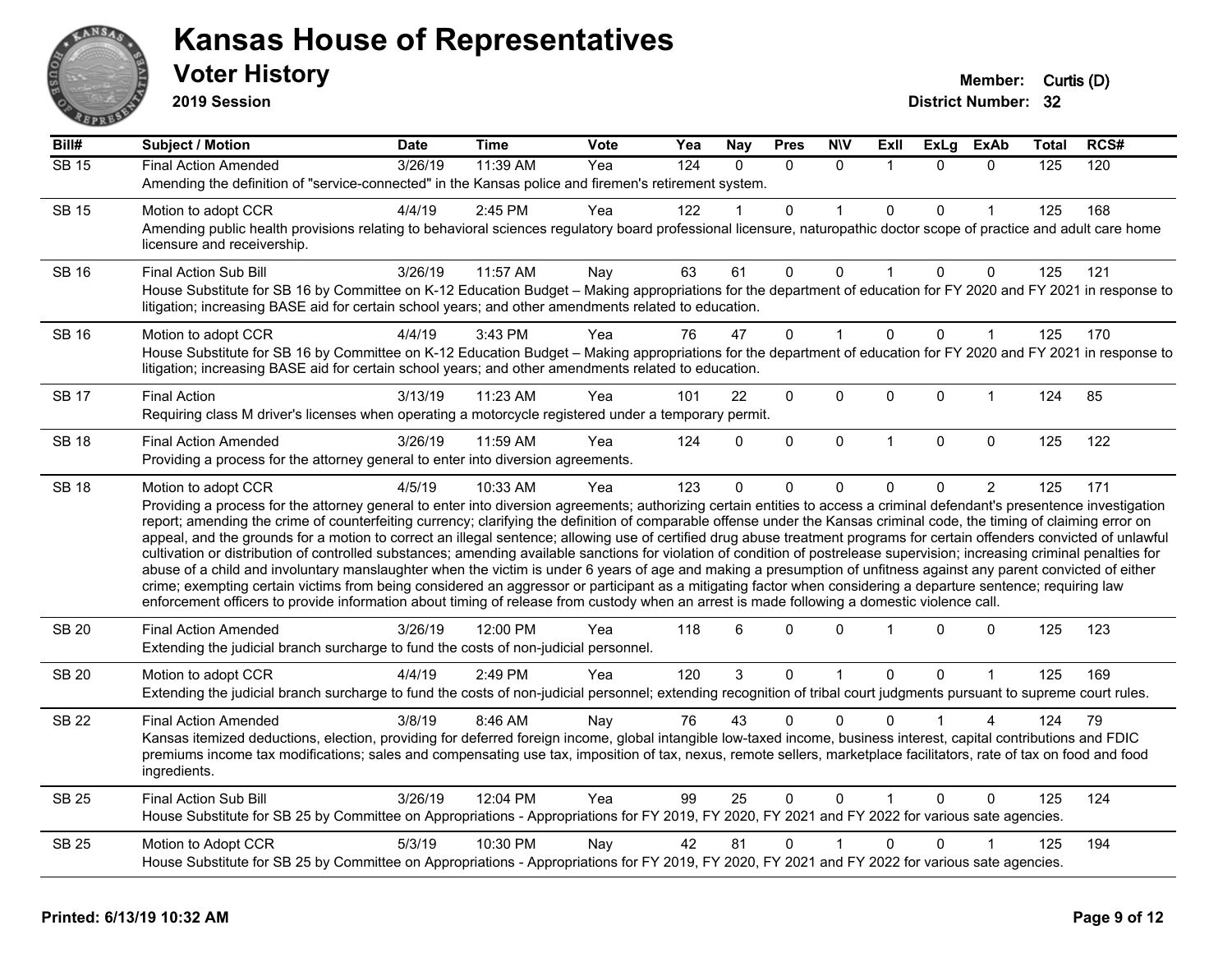

**2019 Session**

**Voter History Member:** Curtis (D)

| Bill#        | <b>Subject / Motion</b>                                                                                                                                                                                                                                                                                                                                        | <b>Date</b> | <b>Time</b> | Vote | Yea | <b>Nay</b>     | <b>Pres</b>  | <b>N\V</b>     | ExII           | <b>ExLg</b>  | <b>ExAb</b>    | <b>Total</b>     | RCS# |
|--------------|----------------------------------------------------------------------------------------------------------------------------------------------------------------------------------------------------------------------------------------------------------------------------------------------------------------------------------------------------------------|-------------|-------------|------|-----|----------------|--------------|----------------|----------------|--------------|----------------|------------------|------|
| <b>SB 25</b> | Motion to adopt CCR                                                                                                                                                                                                                                                                                                                                            | 5/4/19      | 8:50 PM     | Nay  | 79  | 45             | $\Omega$     | $\mathbf{0}$   | $\Omega$       | $\Omega$     |                | $\overline{125}$ | 195  |
|              | House Substitute for SB 25 by Committee on Appropriations - Appropriations for FY 2019, FY 2020, FY 2021 and FY 2022 for various sate agencies.                                                                                                                                                                                                                |             |             |      |     |                |              |                |                |              |                |                  |      |
| <b>SB 25</b> | Consideration of Veto                                                                                                                                                                                                                                                                                                                                          | 5/29/19     | 1:35 PM     | Nay  | 86  | 30             | 0            | $\Omega$       | 0              | 0            | 9              | 125              | 206  |
|              | House Substitute for SB 25 by Committee on Appropriations - Appropriations for FY 2019, FY 2020, FY 2021 and FY 2022 for various sate agencies.                                                                                                                                                                                                                |             |             |      |     |                |              |                |                |              |                |                  |      |
| <b>SB 28</b> | <b>Final Action Amended</b>                                                                                                                                                                                                                                                                                                                                    | 3/26/19     | 12:05 PM    | Yea  | 123 | $\mathbf{1}$   | $\Omega$     | $\Omega$       | $\overline{1}$ | $\mathbf{0}$ | $\Omega$       | 125              | 125  |
|              | Updating the expiration date of risk-based capital instructions.                                                                                                                                                                                                                                                                                               |             |             |      |     |                |              |                |                |              |                |                  |      |
| <b>SB 28</b> | Motion to adopt CCR                                                                                                                                                                                                                                                                                                                                            | 5/5/19      | 12:16 AM    | Yea  | 87  | 36             | $\Omega$     | $\overline{2}$ | $\Omega$       | $\Omega$     | $\Omega$       | 125              | 199  |
|              | Creating an affirmative defense to the crime of possession of a controlled substance for possession of certain medical treatments; amending podiatrist qualifications.                                                                                                                                                                                         |             |             |      |     |                |              |                |                |              |                |                  |      |
| SB 39        | <b>Final Action</b>                                                                                                                                                                                                                                                                                                                                            | 3/13/19     | 11:24 AM    | Yea  | 122 | $\mathbf{1}$   | 0            | 0              | $\mathbf 0$    | 0            | $\mathbf 1$    | 124              | 86   |
|              | Compensation for warranty services under the vehicle dealers and manufacturers licensing act.                                                                                                                                                                                                                                                                  |             |             |      |     |                |              |                |                |              |                |                  |      |
| <b>SB 40</b> | <b>Final Action</b>                                                                                                                                                                                                                                                                                                                                            | 3/20/19     | 11:28 AM    | Yea  | 123 | $\mathbf 0$    | 0            | $\mathbf 0$    | $\mathbf 0$    | 0            | $\overline{c}$ | 125              | 89   |
|              | Removing expired warning provision for approach of an emergency vehicle traffic violation.                                                                                                                                                                                                                                                                     |             |             |      |     |                |              |                |                |              |                |                  |      |
| <b>SB 41</b> | <b>Final Action</b>                                                                                                                                                                                                                                                                                                                                            | 3/20/19     | 11:36 AM    | Yea  | 109 | 14             | $\mathbf{0}$ | $\mathbf{0}$   | $\mathbf{0}$   | $\mathbf{0}$ | $\overline{2}$ | 125              | 90   |
|              | Clarifying that a violation of the statute requiring seat belt use is a traffic infraction.                                                                                                                                                                                                                                                                    |             |             |      |     |                |              |                |                |              |                |                  |      |
| SB 53        | <b>Final Action Amended</b>                                                                                                                                                                                                                                                                                                                                    | 3/26/19     | 12:07 PM    | Yea  | 88  | 36             | $\mathbf 0$  | $\mathbf 0$    | $\overline{1}$ | 0            | $\mathbf 0$    | 125              | 126  |
|              | Designating the official red and white wine grapes of Kansas.                                                                                                                                                                                                                                                                                                  |             |             |      |     |                |              |                |                |              |                |                  |      |
| SB 53        | Motion to adopt CCR                                                                                                                                                                                                                                                                                                                                            | 5/5/19      | 12:20 AM    | Yea  | 123 | $\mathbf{0}$   | $\mathbf 0$  | $\overline{2}$ | $\mathbf 0$    | 0            | 0              | 125              | 200  |
|              | Updating certain emergency medical services-related statutes.                                                                                                                                                                                                                                                                                                  |             |             |      |     |                |              |                |                |              |                |                  |      |
|              |                                                                                                                                                                                                                                                                                                                                                                |             |             |      |     |                |              |                |                |              |                |                  |      |
| SB 59        | <b>Final Action</b><br>Eudora community library district act.                                                                                                                                                                                                                                                                                                  | 3/20/19     | 11:38 AM    | Yea  | 115 | 8              | $\Omega$     | $\mathbf{0}$   | $\Omega$       | $\mathbf{0}$ | $\overline{2}$ | 125              | 91   |
|              |                                                                                                                                                                                                                                                                                                                                                                |             |             |      |     |                |              |                |                |              |                |                  |      |
| SB 60        | <b>Final Action</b><br>Amending Kansas real estate commission licensing provisions for brokers and sales persons.                                                                                                                                                                                                                                              | 3/26/19     | 12:08 PM    | Yea  | 107 | 17             | 0            | $\mathbf 0$    | $\overline{1}$ | 0            | $\mathbf 0$    | 125              | 127  |
|              |                                                                                                                                                                                                                                                                                                                                                                |             |             |      |     |                |              |                |                |              |                |                  |      |
| SB 63        | <b>Final Action Amended</b>                                                                                                                                                                                                                                                                                                                                    | 3/26/19     | 12:09 PM    | Yea  | 124 | $\mathbf 0$    | 0            | $\mathbf 0$    | $\overline{1}$ | 0            | $\mathbf 0$    | 125              | 128  |
|              | Allowing cities to authorize the use of transportation network company signs in vehicles.                                                                                                                                                                                                                                                                      |             |             |      |     |                |              |                |                |              |                |                  |      |
| SB 63        | Motion to adopt CCR                                                                                                                                                                                                                                                                                                                                            | 4/5/19      | 3:31 PM     | Yea  | 101 | 20             | $\mathbf{0}$ | $\mathbf{0}$   | $\Omega$       | $\Omega$     | $\overline{A}$ | 125              | 184  |
|              | Allowing lighting devices in transportation network company vehicles; regulating the operation of electric-assisted scooters; allowing for the installation of certain light<br>screening material on windshields; allowing all-terrain and work-site utility vehicles to operate on a federal or state highway; requiring vehicles to stop for on-track train |             |             |      |     |                |              |                |                |              |                |                  |      |
|              | equipment                                                                                                                                                                                                                                                                                                                                                      |             |             |      |     |                |              |                |                |              |                |                  |      |
| SB 66        | <b>Final Action Amended</b>                                                                                                                                                                                                                                                                                                                                    | 3/26/19     | 12:10 PM    | Yea  | 123 | $\overline{1}$ | $\mathbf{0}$ | $\mathbf{0}$   | $\overline{1}$ | $\Omega$     | $\mathbf{0}$   | 125              | 129  |
|              | Exempting certain domestic insurers from filing enterprise risk reports.                                                                                                                                                                                                                                                                                       |             |             |      |     |                |              |                |                |              |                |                  |      |
| SB 67        | <b>Final Action Amended</b>                                                                                                                                                                                                                                                                                                                                    | 3/26/19     | 12:11 PM    | Yea  | 124 | $\mathbf 0$    | $\mathbf 0$  | 0              | $\mathbf 1$    | 0            | $\mathbf 0$    | 125              | 130  |
|              |                                                                                                                                                                                                                                                                                                                                                                |             |             |      |     |                |              |                |                |              |                |                  |      |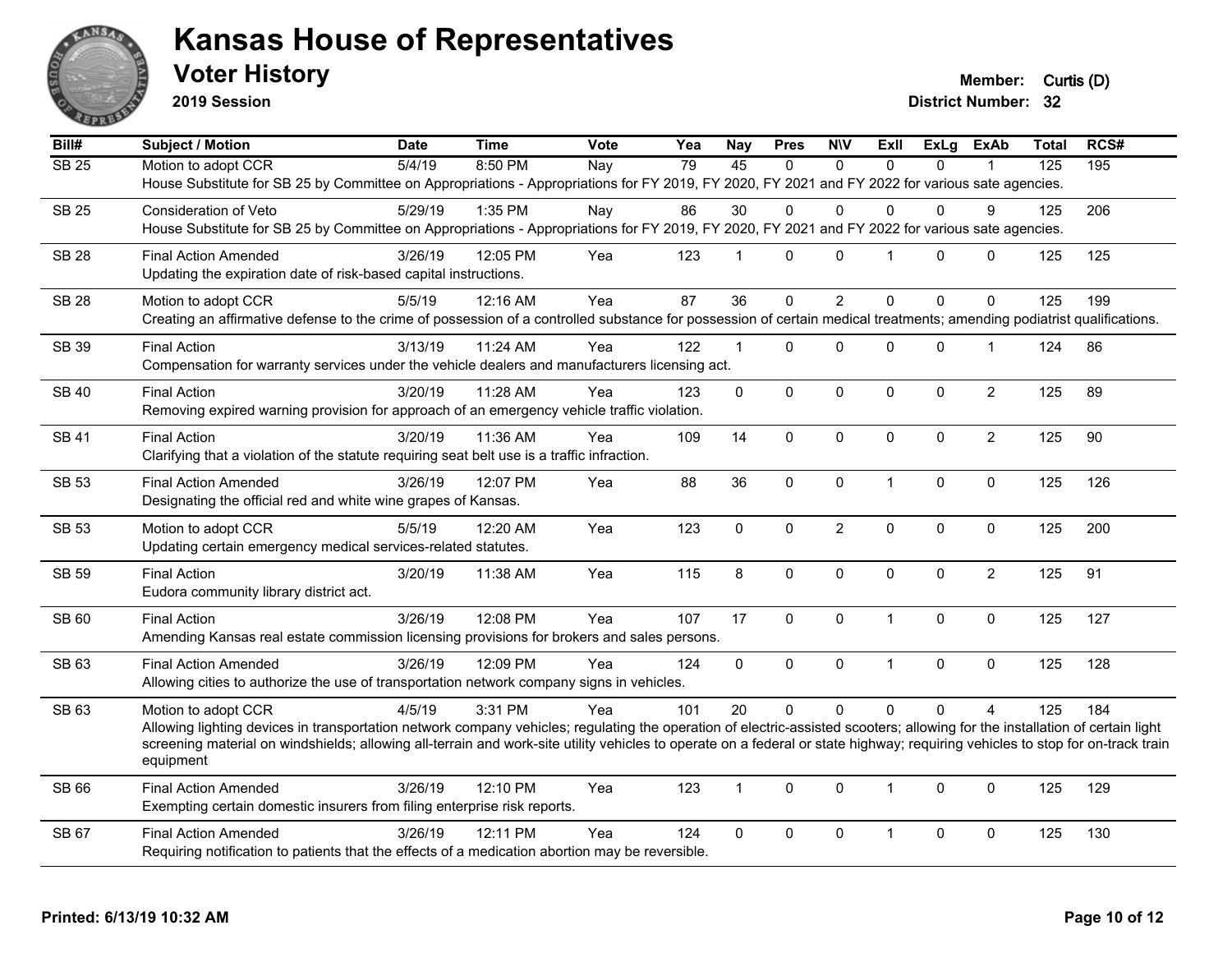

**2019 Session**

| Bill#         | <b>Subject / Motion</b>                                                                                                                                                                                                                                                                          | <b>Date</b> | <b>Time</b> | <b>Vote</b> | Yea | <b>Nay</b>      | <b>Pres</b> | <b>NIV</b>   | <b>ExII</b>          | <b>ExLg</b> | <b>ExAb</b>    | <b>Total</b> | RCS# |
|---------------|--------------------------------------------------------------------------------------------------------------------------------------------------------------------------------------------------------------------------------------------------------------------------------------------------|-------------|-------------|-------------|-----|-----------------|-------------|--------------|----------------------|-------------|----------------|--------------|------|
| SB 67         | Motion to adopt CCR<br>Requiring notification to patients that the effects of a medication abortion may be reversible.                                                                                                                                                                           | 4/5/19      | 5:24 PM     | Nay         | 85  | $\overline{35}$ | $\Omega$    | $\mathbf{0}$ | $\Omega$             | $\Omega$    | 5              | 125          | 188  |
| SB 67         | <b>Consideration of Veto</b><br>Requiring notification to patients that the effects of a medication abortion may be reversible.                                                                                                                                                                  | 5/1/19      | $1:02$ PM   | Nav         | 82  | 43              | $\Omega$    | $\mathbf{0}$ | $\mathbf{0}$         | $\Omega$    | $\Omega$       | 125          | 190  |
| <b>SB68</b>   | <b>Final Action</b><br>Prohibiting cities from requiring a valid contract franchise ordinance for the provision of wireless telecommunications services.                                                                                                                                         | 3/26/19     | 12:13 PM    | Yea         | 112 | 12              | 0           | $\mathbf 0$  | $\blacktriangleleft$ | 0           | $\Omega$       | 125          | 131  |
| <b>SB 69</b>  | <b>Final Action Amended</b><br>Substitute for SB 69 by Committee on Utilities - Requiring an electric rate study of certain electric utilities.                                                                                                                                                  | 3/26/19     | 12:15 PM    | Yea         | 117 | 7               | $\Omega$    | $\Omega$     | 1                    | $\Omega$    | $\Omega$       | 125          | 132  |
| <b>SB 70</b>  | <b>Final Action Amended</b><br>Allowing for temporary permits for the selling and serving of alcoholic liquor.                                                                                                                                                                                   | 3/27/19     | $9:09$ AM   | Yea         | 119 | 5               | $\Omega$    | $\mathbf 0$  | $\Omega$             | $\mathbf 0$ | $\mathbf{1}$   | 125          | 157  |
| <b>SB70</b>   | Motion to adopt CCR<br>Alcoholic liquor amendments relating to temporary permits, delivery of alcoholic liquors to consumers, common consumption areas and producer permits.                                                                                                                     | 4/5/19      | 11:02 AM    | Yea         | 119 | $\overline{4}$  | $\mathbf 0$ | $\mathbf 0$  | $\Omega$             | $\mathbf 0$ | 2              | 125          | 173  |
| <b>SB71</b>   | <b>Final Action</b><br>Eliminating the expiration of the postsecondary technical education authority and requiring a report to the legislature.                                                                                                                                                  | 3/26/19     | 12:16 PM    | Yea         | 123 |                 | $\Omega$    | $\Omega$     | $\blacktriangleleft$ | $\Omega$    | $\mathbf{0}$   | 125          | 133  |
| <b>SB77</b>   | <b>Final Action Amended</b><br>Requiring the department for children and families to offer services to children with problem sexual behavior and to such child's family.                                                                                                                         | 3/26/19     | 12:17 PM    | Yea         | 124 | $\Omega$        | $\Omega$    | $\Omega$     | $\blacktriangleleft$ | $\Omega$    | $\mathbf{0}$   | 125          | 134  |
| <b>SB78</b>   | <b>Final Action Amended</b><br>Regulating assignment of rights or benefits to a residential contractor under a property and casualty insurance policy insuring residential real estate.                                                                                                          | 3/26/19     | 12:18 PM    | Yea         | 123 |                 | $\Omega$    | $\Omega$     |                      | $\Omega$    | $\Omega$       | 125          | 135  |
| <b>SB78</b>   | Motion to Adopt CCR<br>Regulating assignment of rights or benefits to a residential contractor under a property and casualty insurance policy insuring residential real estate; enacting housing<br>protections for victims of domestic violence, sexual assault, human trafficking or stalking. | 4/5/19      | 10:50 AM    | Yea         | 100 | 23              | $\Omega$    | $\mathbf 0$  | $\Omega$             | $\Omega$    | $\overline{2}$ | 125          | 172  |
| <b>SB 82</b>  | <b>Final Action</b><br>Updating the state banking code.                                                                                                                                                                                                                                          | 3/26/19     | 12:19 PM    | Yea         | 124 | $\mathbf 0$     | $\mathbf 0$ | $\mathbf 0$  | $\mathbf{1}$         | $\Omega$    | $\mathbf 0$    | 125          | 136  |
| <b>SB 90</b>  | <b>Final Action</b><br>Extending the tax credit under the center for entrepreneurship act to financial institutions and increasing the annual tax credit limit for all contributors.                                                                                                             | 3/26/19     | 12:20 PM    | Yea         | 122 | $\overline{2}$  | $\Omega$    | $\Omega$     | $\blacktriangleleft$ | $\Omega$    | $\Omega$       | 125          | 137  |
| <b>SB 94</b>  | <b>Final Action</b><br>Establishing a minimum course duration for motor vehicle accident prevention courses.                                                                                                                                                                                     | 3/26/19     | 12:22 PM    | Yea         | 120 | 4               | 0           | $\mathbf 0$  | 1                    | $\mathbf 0$ | $\mathbf 0$    | 125          | 138  |
| SB 97         | <b>Final Action</b><br>Division of vehicles registering fleet vehicles.                                                                                                                                                                                                                          | 3/26/19     | 12:23 PM    | Yea         | 124 | $\Omega$        | $\Omega$    | $\mathbf{0}$ | $\mathbf{1}$         | $\Omega$    | $\Omega$       | 125          | 139  |
| <b>SB 105</b> | <b>Final Action</b><br>Elections; cities; date for taking office.                                                                                                                                                                                                                                | 3/25/19     | 10:33 AM    | Yea         | 124 | $\Omega$        | 0           | $\mathbf 0$  | $\mathbf 1$          | $\Omega$    | $\Omega$       | 125          | 103  |